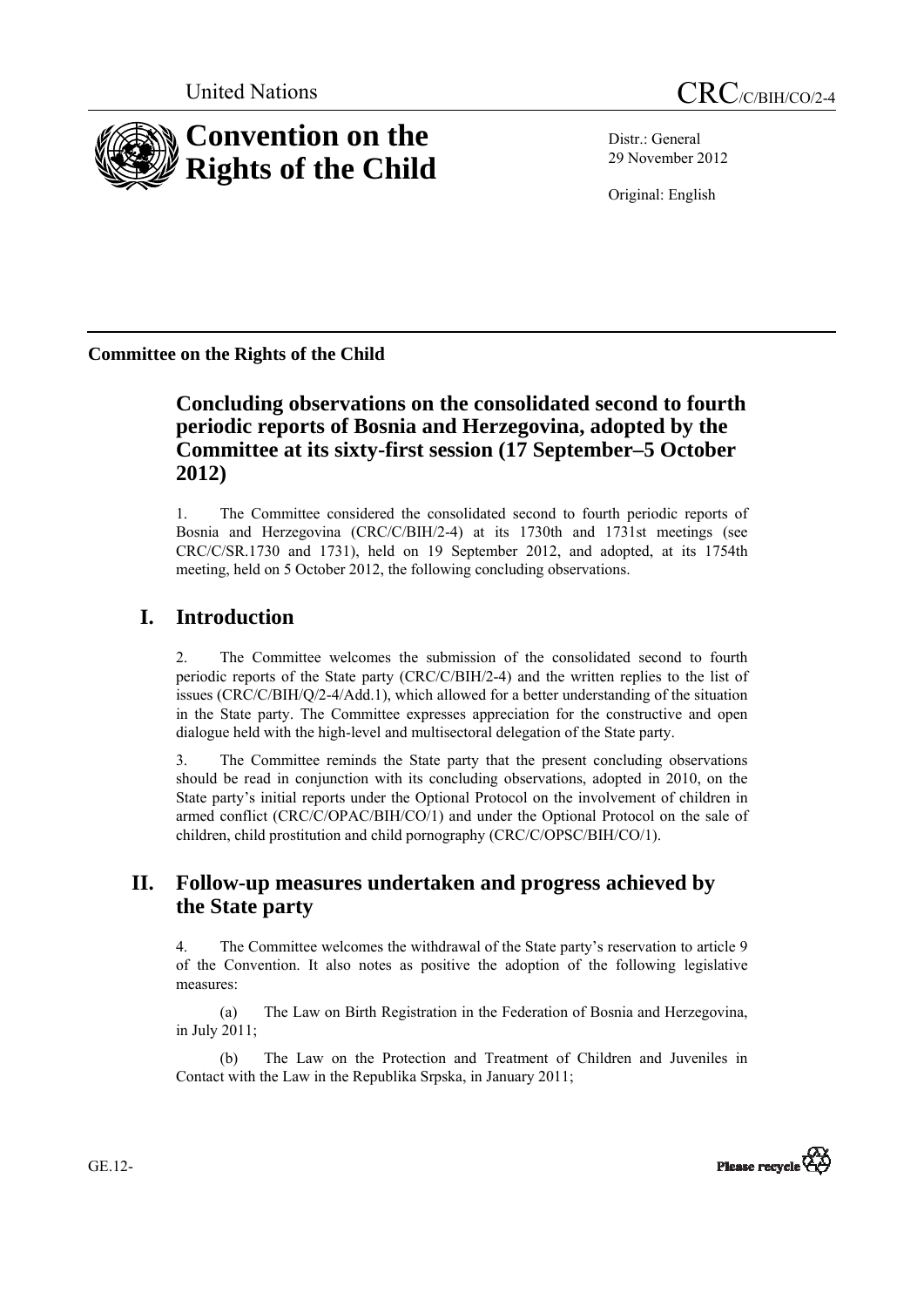(c) The Law on Health Care of the Federation of Bosnia and Herzegovina, in 2010, which is aimed at regulating the health protection of national minorities;

(d) Legislation on birth registration in the Republika Srpska, in October 2009;

(e) The Law on Prohibition of Discrimination, in July 2009.

5. The Committee also welcomes the accession to or ratification of:

(a) The Convention on the Rights of Persons with Disabilities, in March 2010;

(b) The Optional Protocol to the Convention against Torture and Other Cruel, Inhuman or Degrading Treatment or Punishment, in October 2008;

(c) The Convention for the Protection of All Persons from Enforced Disappearances, in March 2012;

(d) The Council of Europe Convention on Action against Trafficking in Human Beings, in January 2008;

(e) The Council of Europe Convention on Cybercrime and its Additional Protocol, concerning the criminalisation of acts of a racist and xenophobic nature committed through computer systems, in May 2006.

6. The Committee also welcomes the adoption of the following institutional and policy measures:

(a) Framework policies for improving early growth and development of children in Bosnia and Herzegovina, in March 2012;

(b) The Action Plan for Children of Bosnia and Herzegovina (2011–2014);

(c) The National Strategy for Narcotic Drugs Control, Prevention and Suppression of Abuse of Narcotic Drugs in Bosnia and Herzegovina (2009–2013);

(d) The National Action Plan to Combat Trafficking in Human Beings (2008– 2012);

(e) The Implementation Plan for the Strategic Guidance of the Development of Education in Bosnia and Herzegovina (2008–2015);

(f) The National Strategy to Combat Violence against Children (2011–2014);

(g) The Revised Action Plan on the Educational Needs of Roma of 2010.

# **III. Main areas of concern and recommendations**

# **A. General measures of implementation (arts. 4, 42 and 44, para. 6, of the Convention)**

## **The Committee's previous recommendations**

7. The Committee, while welcoming the State party's efforts to implement the Committee's concluding observations of June 2005 on the State party's initial report (CRC/C/15/Add.260), notes with regret that some of the recommendations contained therein have not been fully addressed.

8. **The Committee urges the State party to take all necessary measures to address those recommendations from the previous concluding observations (CRC/C/15/Add.260) that have not been implemented or sufficiently implemented,**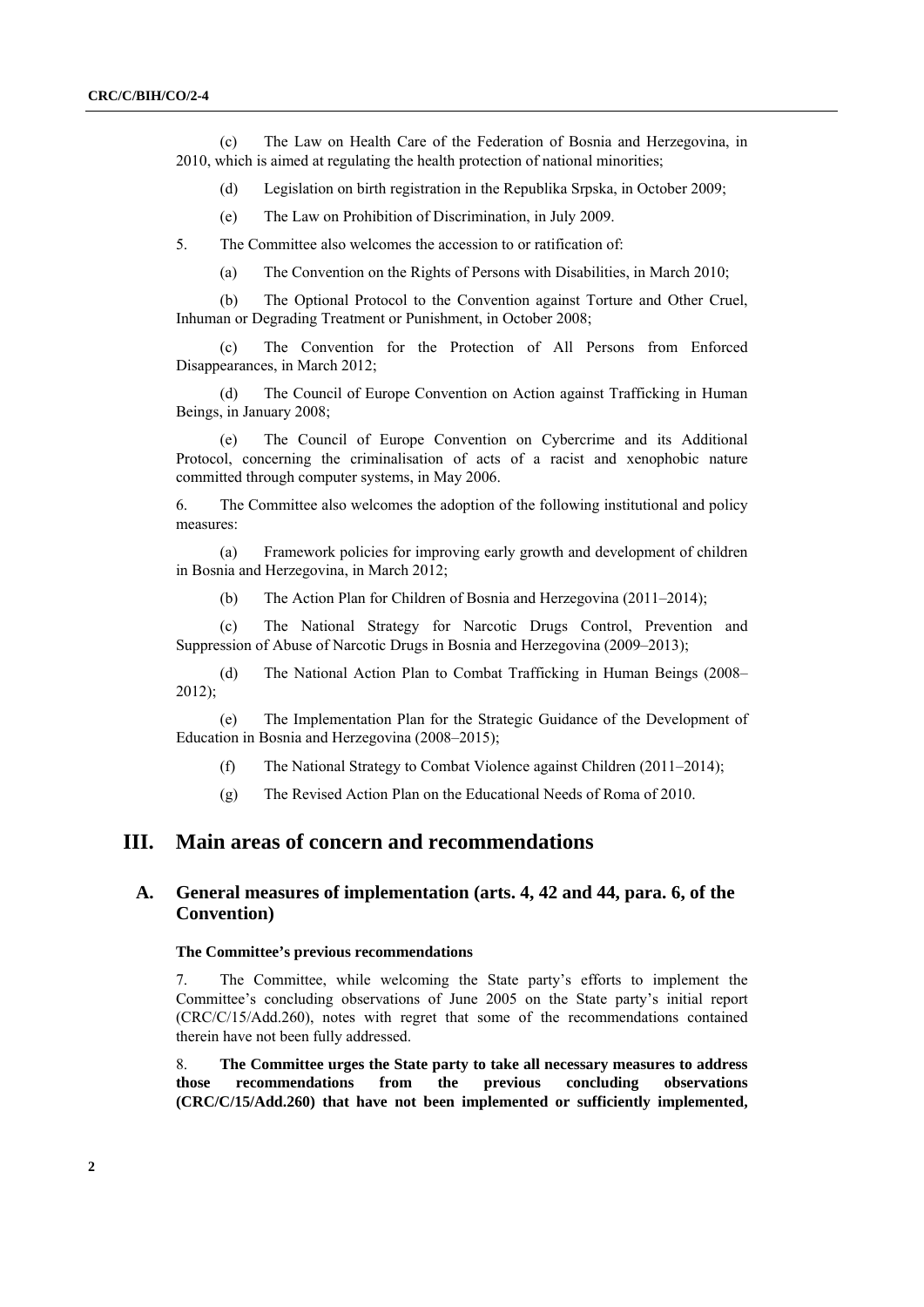**particularly those relating to coordination, family environment, adoption, health, social security and standard of living.** 

# **Legislation**

9. While noting that the majority of the State party's laws have been harmonized with the provisions of the Convention, the Committee is concerned that there continues to be no comprehensive child rights legislation at the national level giving full and direct effect to the Convention in the State party's national law. The Committee further notes that due to the State party's complex political and administrative structure (2 entities, 10 cantons and administrative districts), the absence of such legislation results in inconsistencies in the implementation of child rights across its territory, with children in similar situations being subject to variations in the fulfilment of their rights depending on the territory in which they reside.

10. **The Committee recommends that the State party consider enacting a comprehensive child rights act at the national level, which fully incorporates the principles and provisions of the Convention and its Optional Protocols and provides clear guidelines for their consistent and direct application throughout the territory of the State party.** 

### **Comprehensive policy and strategy**

11. The Committee notes as positive the adoption of the Action Plan for Children 2011- 2014 in July 2011, which aims to strengthen institutional capacity, coordination and crosssectoral cooperation at all levels of government. However, the Committee notes with concern that the administrative system in the State party is highly fragmented and gives rise to financial, technical and authority constraints in the implementation of the Action Plan.

12. **The Committee recommends that the State ensure that its Action Plan is provided with adequate human, technical and financial resources for its implementation in a comprehensive and consistent manner throughout the territory of the State party. Furthermore, the Committee recommends that the Action Plan be implemented in consultation with children and civil society.** 

#### **Coordination**

13. The Committee notes that, while the State party's Ministry for Human Rights and Refugees is mandated to coordinate the implementation of the Convention, the responsibility for child rights in the State party is split among a very large number of entity-, district- and canton-level line ministries. The Committee is concerned at the absence of effective coordination for the consistent implementation of the Convention throughout the State party. The Committee also regrets that despite its previous recommendation to strengthen the State party's Council for Children (CRC/C/15/Add.260, para. 13), the mandate of the Council for Children was not renewed in 2007 due to a lack of agreement on the election procedures of the Council's members. The Committee is concerned that this constitutes a significant obstacle to the development, coordination and realization of coherent State policies for the implementation of the Convention.

14. **The Committee urges the State party to take the necessary measures:** 

**(a) To ensure respect for children's rights across the State party at all levels of government: national, entity, district and canton;** 

**(b) To reinforce the coordination role of the Ministry for Human Rights and Refugees by ensuring that the Ministry has sufficient authority and adequate human,**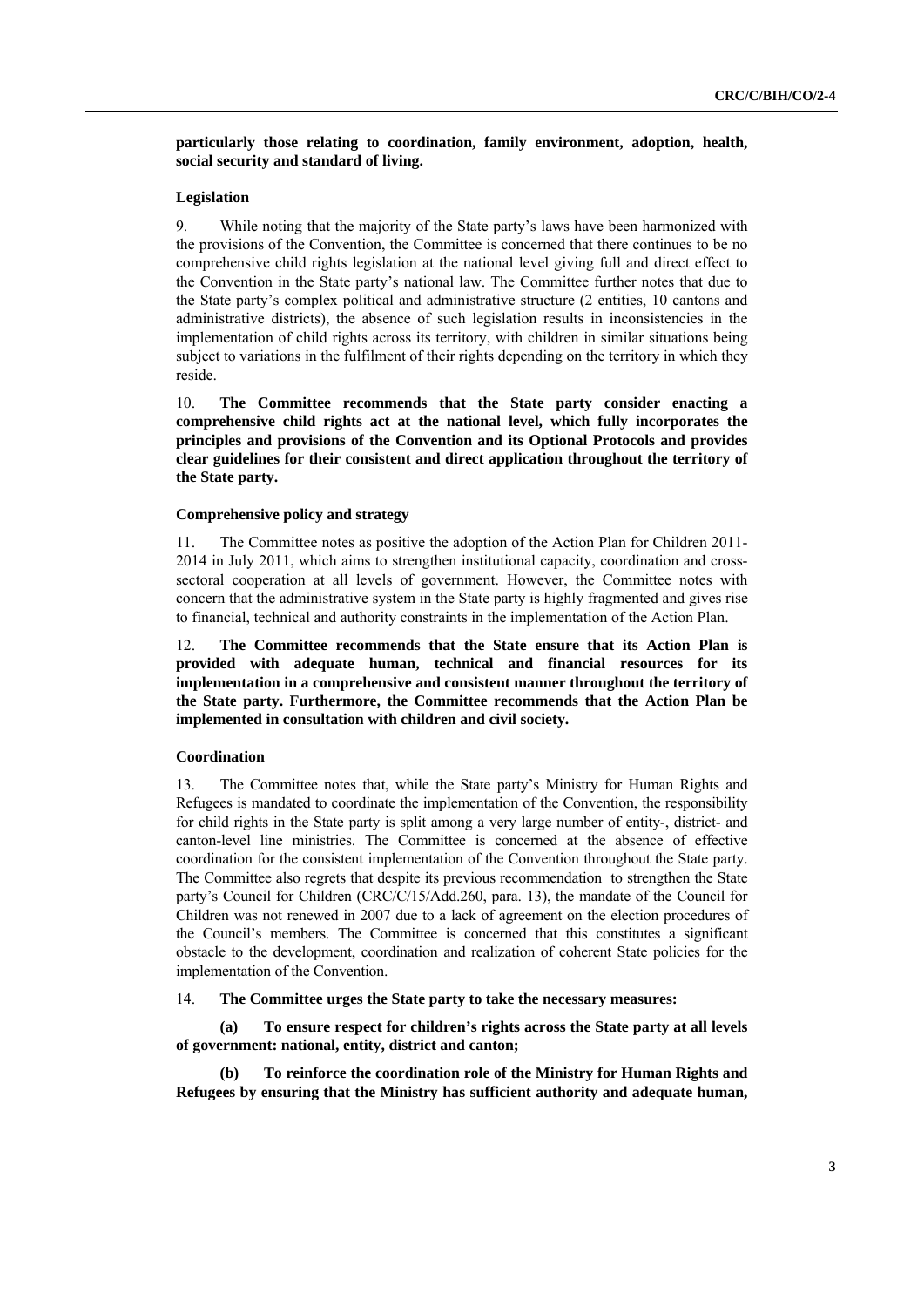**technical and financial resources to effectively coordinate actions for children's rights across different sectors and from the national to the entity, district and canton levels;** 

**(c) To strengthen the role and leadership of the Ministry for Human Rights and Refugees in advocacy for child rights, policy formulation, monitoring of implementation of programmes and mobilization of resources for children;** 

**(d) To consider reinstating the Council for Children to assist in the above;** 

**(e) To rationalize the work of the various child rights bodies and provide them with the necessary human and financial resources to carry out their role with efficiency.** 

#### **Allocation of resources**

15. While noting that the State party devotes significant proportions of its national budget to social protection, the Committee is concerned that the majority of these expenditures are for war-related beneficiaries, resulting in insufficient funds for other persons in situations of vulnerability with similar or higher levels of need, including children and their families. The Committee is also concerned that there continues to be substantial discrepancies in the availability of social assistance in the different territories of the State party. In that context, the Committee is particularly concerned at the recently reduced level of child allowance provided in the Republika Srpska. Additionally, the Committee is concerned at the absence of legislation regulating and funding social benefits for children and their families in numerous cantons of the Federation of Bosnia and Herzegovina, resulting in social benefits being inaccessible in numerous areas.

16. **The Committee reiterates its previous recommendation (CRC/C/15/Add.260, para. 17) to harmonize expenses for children's rights protection between the entities to ensure a minimal level of social and health protection for all children throughout the State party. Furthermore, in the light of the Committee's recommendations during its day of general discussion of 2007 on "Resources for the rights of the child – responsibility of States", the Committee recommends that the State party:** 

**(a) Establish a budgeting process which adequately takes into account children's needs at the national and territory levels, with clear allocations to children in the relevant sectors and agencies, as well as specific indicators and a tracking system;** 

**(b) Establish mechanisms to monitor and evaluate the adequacy, efficacy and equitability of the distribution of resources allocated to the implementation of the Convention;** 

**(c) Enact legislation for regulating equitable funding and social benefits for children and their families throughout the territory of Bosnia and Herzegovina.** 

### **Data collection**

17. The Committee notes the State party's efforts to collate available data relating to children through the establishment of a common DevInfo database. However, the Committee remains deeply concerned at the lack of statistical data relating to the implementation of the Convention in the State party and the limited capacity of the State party's statistical offices. The Committee also reiterates its concerns about the lack of a clear division of responsibilities for collection, consolidation and analysis of data among different government bodies and that no national population census has been undertaken since 1991 (CRC/C/15/Add.260, para. 18). Furthermore, the Committee is concerned that the DevInfo database does not incorporate any quality assurance process for verifying the reliability of its data.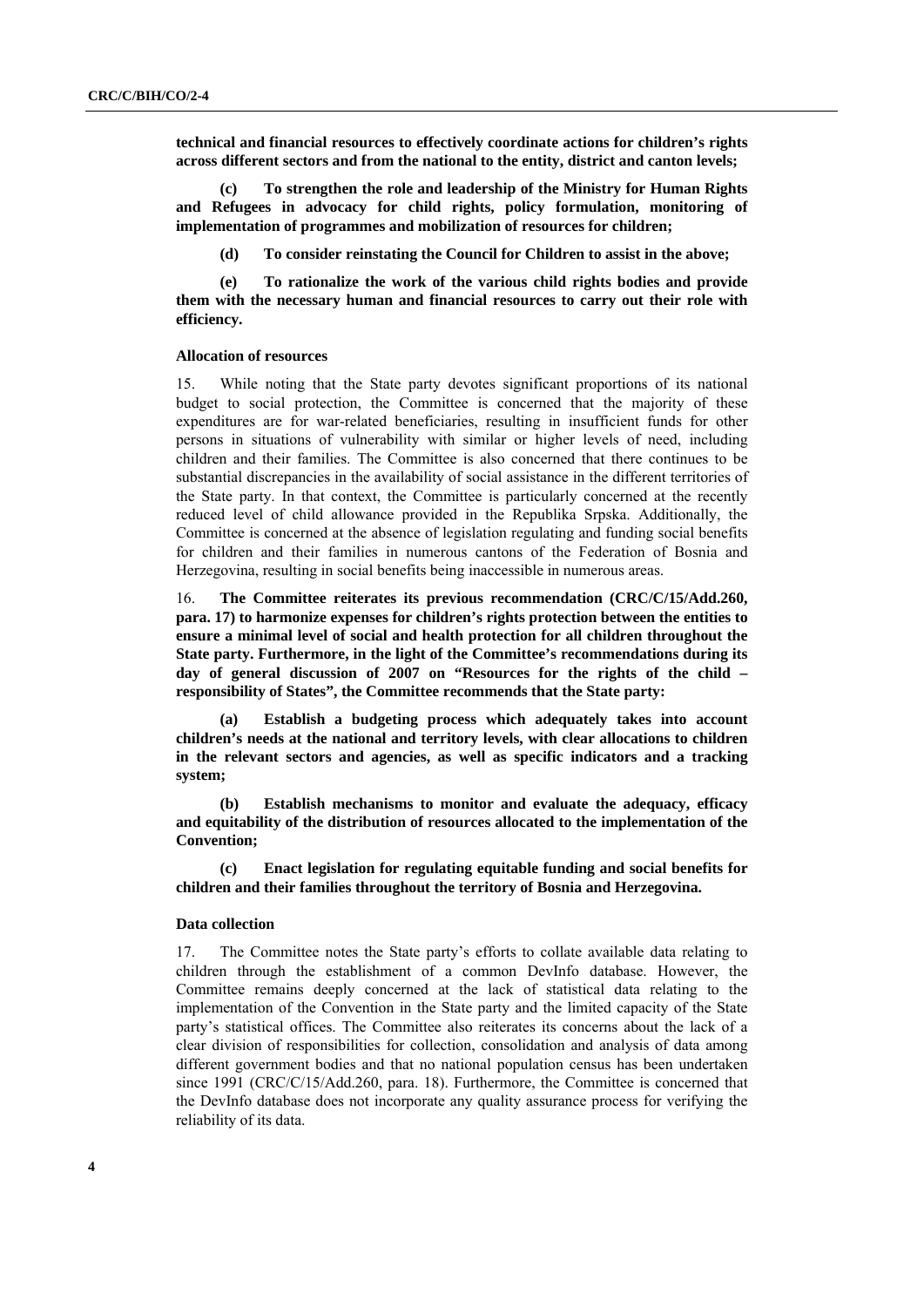18. **The Committee reiterates its previous recommendation that the State party urgently carry out a census of the population and develop a coordinated system for a comprehensive collection of data that should cover all children under the age of 18 and be disaggregated by those groups of children who are in need of special protection (CRC/C/15/Add.260, para. 19). In that light, the Committee specifically recommends that the data be disaggregated according to, inter alia, age, sex, ethnicity, disability, socioeconomic status and geographic location.** 

### **Independent monitoring**

19. The Committee welcomes the establishment of the Department for the Protection of Child Rights under the Human Rights Ombudsman of the Entity of the Federation of Bosnia and Herzegovina, and the independent Ombudsman for Children in the Republika Srpska in 2008. However, the Committee notes that thus far, the recommendations of these child rights mechanisms have not been implemented by the relevant authorities at the State, entity, district or cantonal levels.

20. **Taking into account the Committee's general comment No. 2 (CRC/GC/2002/2, 2002), the Committee recommends that the State party take appropriate measures to ensure that its Department for the Protection of Child Rights in the Federation of Bosnia and Herzegovina and its Ombudsman for Children in Republika Srpkska are provided with adequate human, technical and financial resources as well as the immunities required for them to function effectively, including with regard to dealing with complaints from children in a child-sensitive and expeditious manner, and for ensuring adequate follow-up to recommendations issued by these child rights mechanisms.** 

#### **Dissemination and awareness-raising**

21. The Committee notes as positive that the combined second to fourth periodic reports under the Convention are available on the website of the State party's Ministry for Human Rights and Refugees and the increased engagement of the State party and its media in raising awareness about children's rights and the Convention at the national level. Nevertheless, the Committee is concerned that there is a limited awareness and working knowledge of the Convention among children.

22. **The Committee recommends that the State party continue to increase media engagement in raising awareness of the Convention in a child-friendly manner, in particular through greater use of the press, radio, television, the Internet and other media, and the active involvement of children in public outreach activities.** 

### **Training**

23. The Committee notes that some training and education activities on the Convention have been conducted by the State party for its judiciary, law enforcement professionals and civil service. However, the Committee is concerned that in the majority of the training provided, the active involvement of the State party in conducting these activities remains limited and that current trainings, which are primarily delivered by non-governmental organizations (NGOs) supported by international donors, are inadequate for ensuring technical competency on the Convention and its application.

24. **The Committee reiterates its previous recommendation to take primary responsibility for providing adequate and systematic training and/or sensitization on children's rights for professional groups working with and for children, in particular law enforcement officials, as well as parliamentarians, judges, lawyers, health**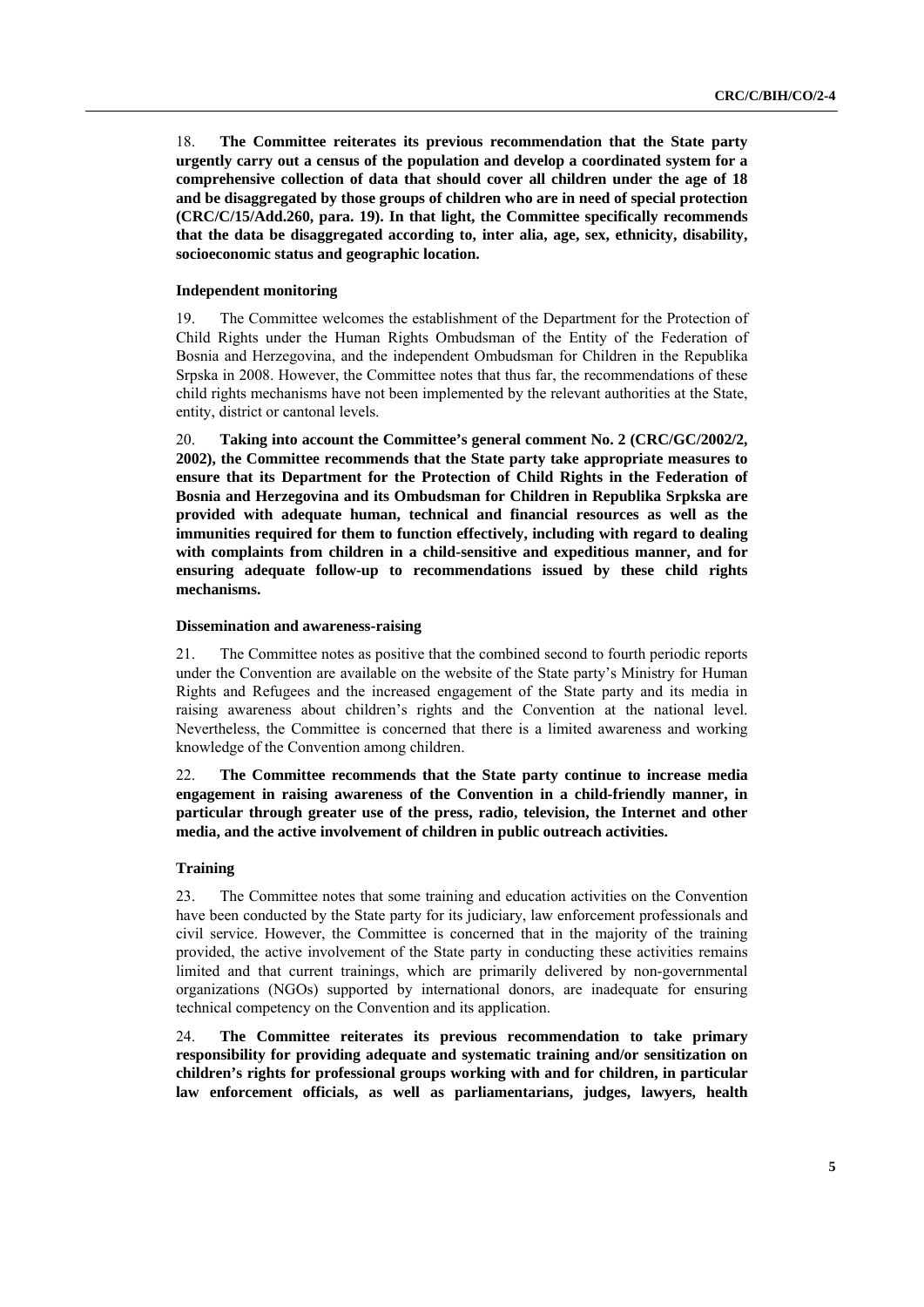### **personnel, teachers, school administrators and others as required (CRC/C/15/Add.260, para. 24).**

### **Cooperation with civil society**

25. The Committee notes as positive the continued growth of civil society and NGOs addressing child rights in the State party. However, the Committee is concerned that while NGOs have a major role in the provision of child protection services in the State party, they are dependent on foreign donors and remain subject to the same tax liabilities as private, profit-oriented entities, exacerbating the resource constraints they face.

26. **The Committee, while reminding the State party of its primary obligation to ensure that children enjoy their rights under the Convention, urges it to consider according civil society and NGOs a more conducive context for their work, inter alia, through funding and lower tax rates. The Committee further recommends that the State party take a more active role in providing basic services for children, which currently are provided primarily by NGOs.** 

### **Child rights and the business sector**

27. The Committee is concerned that multinational and national companies in the State party, notably in the steel producing industry and in the security-related sector, often outsourced by State institutions, are operating in the absence of clear regulatory frameworks. In particular, the Committee is concerned that international human rights, environmental and other standards are not adequately monitored, protected and fulfilled to ensure that persons, including children, families and communities are not negatively affected by the private sector. While recognizing that some violations are in the process of being investigated and sanctioned by the State party's Federal Inspectorate, the Committee is also concerned that issues relating to the environmental and health impact of business activities are not addressed in a transparent manner that allows for informed public scrutiny and participation.

28. **In the light of Human Rights Council resolutions 8/7 of 18 June 2008, in which the Council endorsed the ¨Protect, Respect and Remedy Framework", and 17/4 of 16 June 2011, in which it is noted that the rights of the child should be included when exploring the relationship between business and human rights, the Committee recommends that the State:** 

**(a) Examine and adapt its legislative framework (civil, criminal and administrative) to ensure the legal accountability of companies and their subsidiaries, operating in or managed from the State party's territory, regarding abuses of human rights, especially child rights, and establish monitoring mechanisms, investigation, and redress of such abuses, with a view to improving accountability, transparency and prevention of violations;** 

**(b) Take measures to ensure that private enterprises, particularly those of the steel industry and those providing security services, including when contracted by the State, operate under adequate regulatory safeguards to ensure compliance with the Convention and its Optional Protocols.** 

# **B. General principles (arts. 2, 3, 6 and 12 of the Convention)**

### **Non-discrimination**

29. The Committee welcomes the adoption of the Law on Prohibition of Discrimination, in July 2009, and the Revised Action Plan on the Educational Needs of Roma, in July of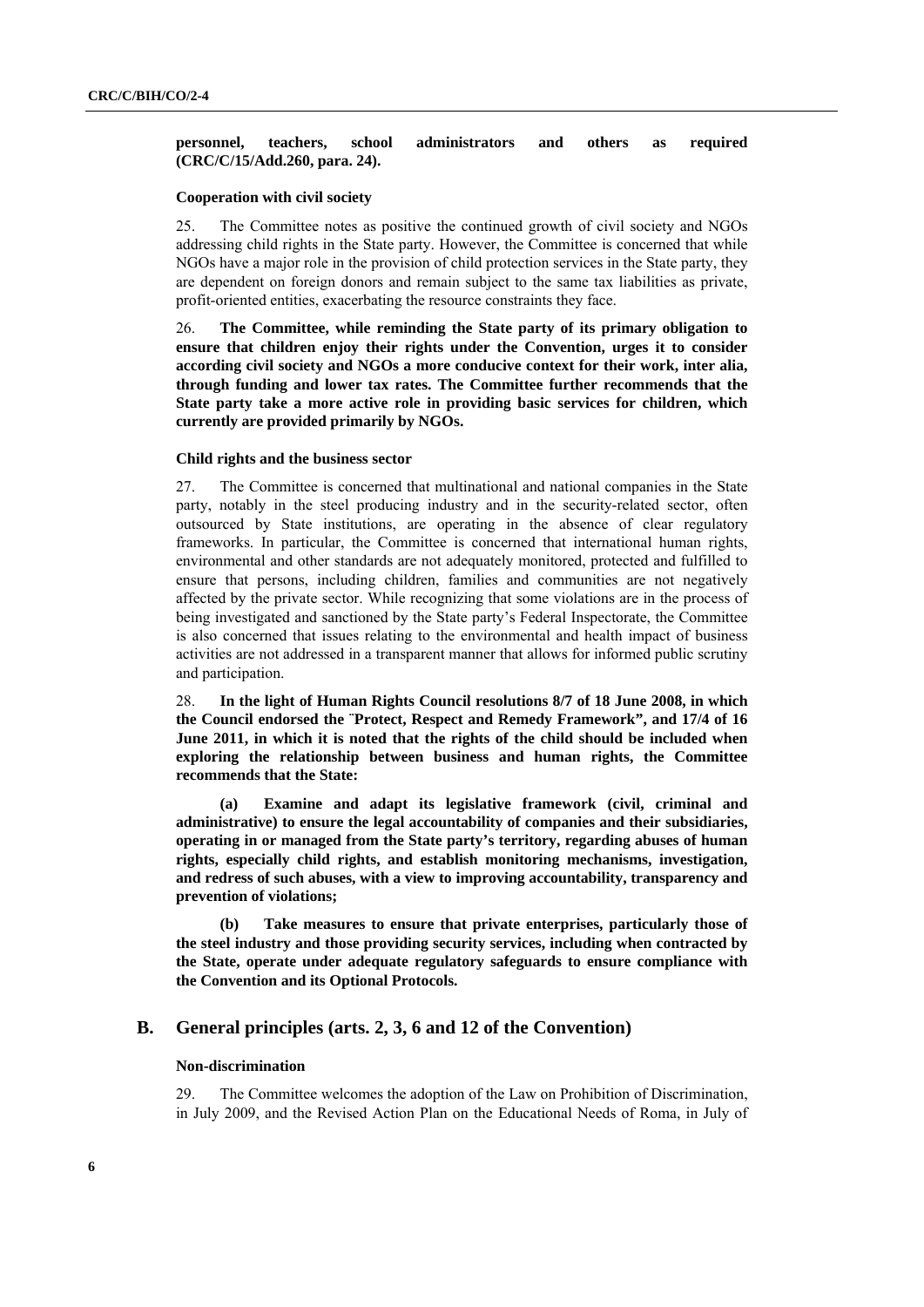2010. However, the Committee notes with concern that racial discrimination remains serious and widespread in the State party. It is particularly concerned that:

(a) The harmonization of the State party's legislation with the antidiscrimination law is inadequate, resulting in its limited practical implementation, as reflected by the few complaints of discrimination registered and the low level of public awareness on the legal remedies available in cases of discrimination;

(b) Discrimination in the context of education continues to be prevalent, including with regard to the continued "two-schools-under-one-roof" and mono-ethnic schools policy in the State party, where classes are separated on the basis of ethnicity, resulting in children attending only schools for their ethnic group;

(c) The State party's Action Plan on the Educational Needs of Roma and Members of Other National Minorities was not effectively implemented as a consequence of budget allocation limitations and inadequate clarity regarding the division of responsibilities among stakeholders; and that Roma children continue to be frequently subjected to widespread and grave discrimination resulting in, inter alia, serious violations of their rights to education and health care;

The State party has failed to respond to the previous recommendations (CRC/C/15/Add.260, paras. 26 and 27) of the Committee on introducing a code of conduct regarding discrimination to prohibit stereotyped and stigmatizing portrayals of minority and/or ethnic groups in the media and to take measures to follow up on the Declaration and Program of Action adopted at the World Conference against Racism, Racial Discrimination, Xenophobia and Related Intolerance.

30. **In accordance with article 2 of the Convention, the Committee urges the State party:** 

**(a) To take further legislative measures to systematically harmonize its legislation with the requirements of its 2009 anti-discrimination law, and raise public awareness on the legal remedies available in cases of discrimination, including by making available information on how to make complaints to the State party's Institution of the Human Rights Ombudsman in Bosnia and Herzegovina, especially in education and health-care institutions, where children frequently encounter discrimination;** 

**(b) To immediately end the segregation of children in schools on the basis of ethnicity by discontinuing the policy of "two schools under one roof" and mono-ethnic schools, and in doing so ensure adequate support measures and properly trained education personnel to facilitate ethnic diversity and integration in schools;** 

**(c) To take active measures to ensure the implementation of its Revised Action Plan on the Educational Needs of Roma, including by allocating adequate human, technical and financial resources and establishing clear responsibility among relevant State entities and/or stakeholders;** 

**(d) To, in line with the Committee's previous recommendation (CRC/C/15/Add.260, para. 26), develop, in consultation with the media, a code of conduct with a view to eliminating the stereotyping and stigmatization of minority and/or ethnic groups in the media;** 

**(e) To provide specific information in its next periodic report on the measures and programmes relevant to the Convention on the Rights of the Child implemented by the State party to follow up on the Declaration and Programme of Action adopted at the World Conference against Racism, Racial Discrimination,**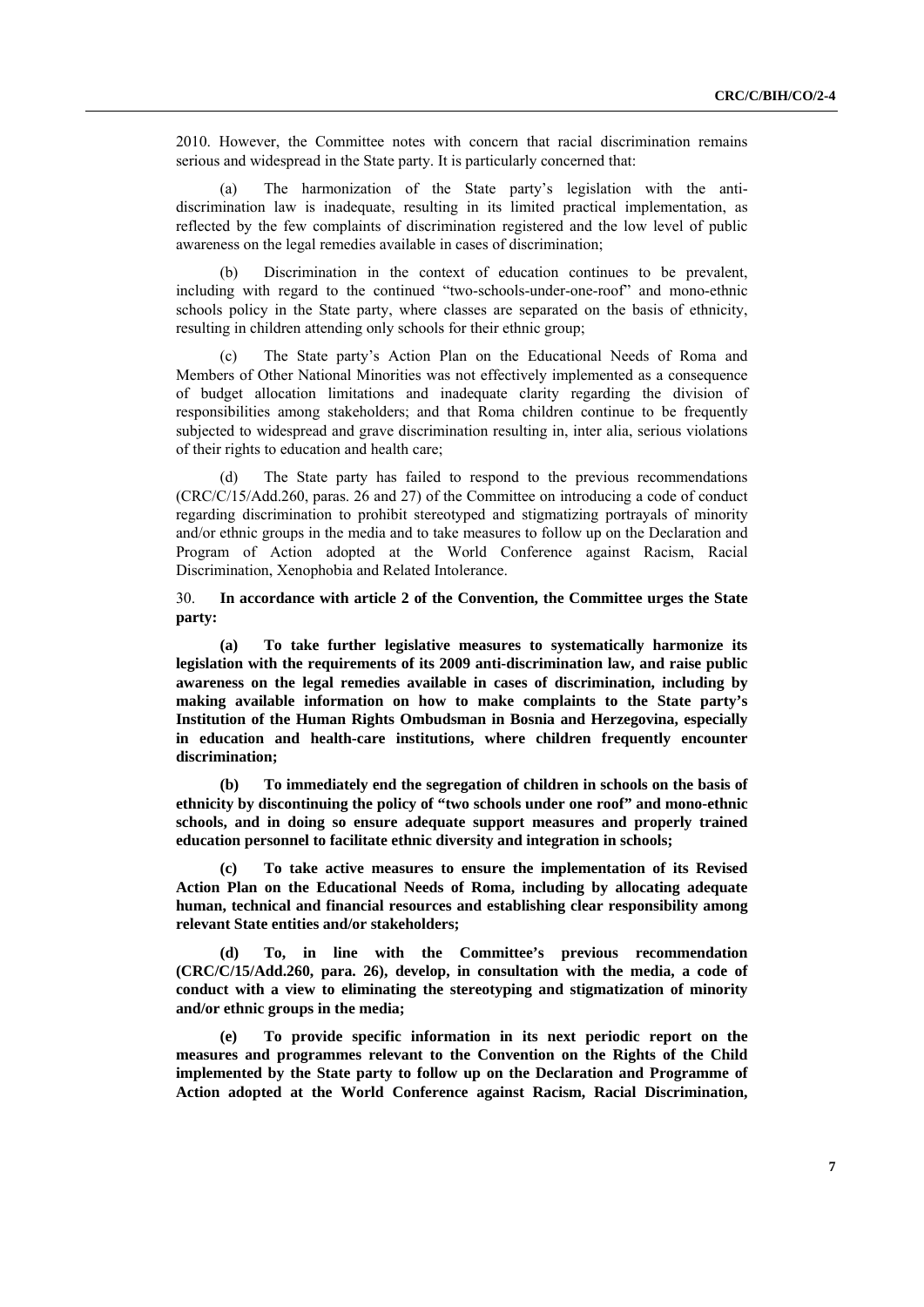# **Xenophobia and Related Intolerance, taking into account general comment No. 1 (CRC/GC/2001/1, 2001).**

### **Best interests of the child**

31. While noting that the principle of the best interests of the child is taken into account in most of the State party's legislation, the Committee is concerned that the principle is not adequately applied in situations concerning children deprived of a family environment. In particular, the Committee is concerned that the best interests of the child are not the primary consideration when regulating and implementing the placement of children deprived of a family environment into different forms of alternative care, including **institutions** 

32. **The Committee urges the State party to strengthen its efforts to ensure that the principle of the best interests of the child is widely known and appropriately integrated and consistently applied in all legislative, administrative and judicial proceedings and all policies, programmes and projects relevant to and with an impact on children, particularly those deprived of a family environment. In this regard, the State party is encouraged to develop procedures and criteria to provide guidance for determining the best interests of the child in every area, and to disseminate them to public and private social welfare institutions, courts of law, administrative authorities and legislative bodies. The legal reasoning of all judicial and administrative judgments and decisions should also be based on this principle. The Committee stresses the need for the State party, in doing so, to pay particular attention to ensuring primacy of the principle of the best interests of the child, particularly with respect to ensuring full regard for the principle when regulating and implementing the placement into different forms of alternative care, including institutions.** 

#### **Respect for the views of the child**

33. The Committee notes as positive that the State party's legislation, including family laws and other relevant legislation, recognizes the right of children to express their views in relevant legal proceedings. It also notes that the State party initiated the Enhancing the Social Protection and Inclusion System for Children programme in 2009 to support the introduction and improvement of children's participation at the community level. However, the Committee is concerned that:

(a) Actual implementation of legislation recognizing the rights of children to express their views in decisions affecting them, including relevant legal proceedings, is rarely undertaken and is not systematically monitored by social workers and courts;

The views of the child are rarely taken into account in school syllabuses and teaching materials, and that although student councils have been established in the majority of schools, there is limited participation in them due to low awareness and limited possibilities for direct active participation and actual decision-making influence on school matters;

(c) The Enhancing the Social Protection and Inclusion System for Children programme has not been allocated adequate resources.

34. **The Committee draws the State party's attention to its general comment No. 12 (CRC/C/GC/12, 2009), and recommends that it take measures to strengthen the right of the child to be heard in accordance with article 12 of the Convention. It recommends that, in doing so, the State party:** 

**(a) Take measures to ensure the effective implementation of legislation recognizing the right of children to express their views in relevant legal proceedings,**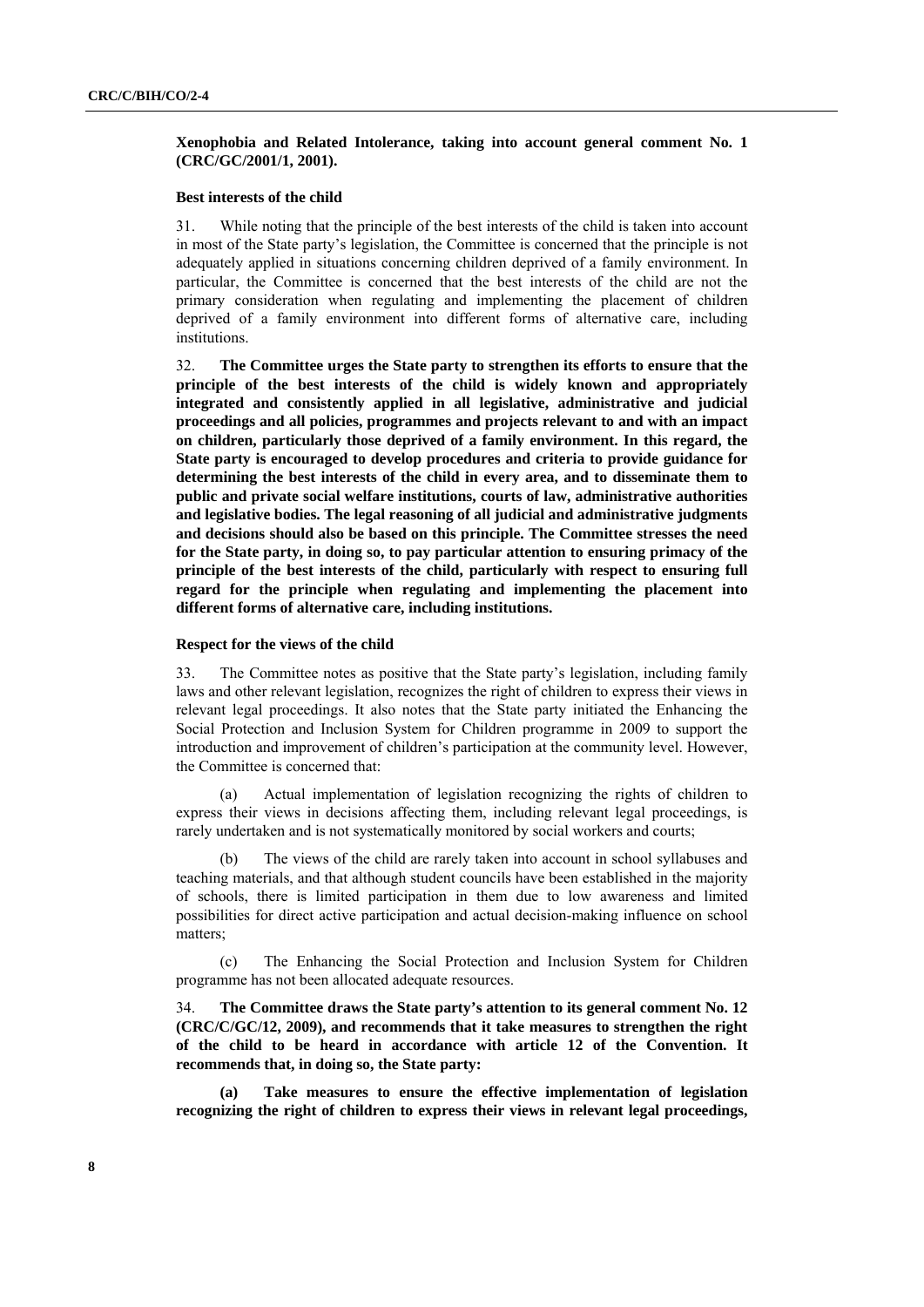**including by considering establishing systems and/or procedures for social workers and courts to monitor compliance with the principle;** 

**(b) Undertake programmes and awareness-raising activities to promote the meaningful and empowered participation of all children within the family, community and schools, including within student council bodies, and with particular attention to children in vulnerable situations;** 

**(c) Ensure the provision of adequate human, technical and financial resources for the effective function of its Enhancing the Social Protection and Inclusion System for Children programme.** 

# **C. Civil rights and freedoms (arts. 7, 8, 13-17, 19 and 37 (a) of the Convention)**

### **Birth registration**

35. The Committee welcomes the State party's endorsement of the Zagreb Declaration, which is aimed at addressing civil documentation and registration gaps in South-Eastern Europe, in October 2011. The Committee also notes as positive the adoption of legislation on birth registration in Republika Srpska in October 2009 and in the Federation of Bosnia and Herzegovina in July 2011. However, the Committee remains concerned that the State party has not yet established a free and universal birth registration system, which results in difficulties in birth registration for children born outside of hospitals, children living in remote areas, refugees and children belonging to minority groups. The Committee is particularly concerned about:

(a) Inadequate accessibility of registration offices in rural and outlying areas;

(b) Birth registration not being free of charge for births occurring outside hospitals;

(c) Difficulties encountered by families belonging to ethnic minorities, particularly those of Roma ethnicity, due to the lack of translation and interpretation services;

(d) Birth registration being subject to the immigration status of the child's parents, resulting in particular disadvantage to the Roma community, which has markedly lower rates of parents possessing the necessary documentation;

The lack of public awareness of the importance of birth registration, particularly among the Roma population.

36. **The Committee urges the State party to take immediate and concrete steps to implement the Zagreb Declaration, including by reviewing its birth registration process in detail to ensure that all children born in its territory are registered at birth, and that no child is disadvantaged due to procedural barriers to registration. In this context, the Committee recommends that the State party:** 

**(a) Consider increasing the number of birth registration offices in rural and outlying areas;** 

**(b) Issue birth certificates free of charge;** 

**(c) Provide special support to facilitate birth registration for illiterate persons or persons without documentation;** 

**Issue birth certificates for all children born in its territory, regardless of the immigration status of the child or his/her parents;**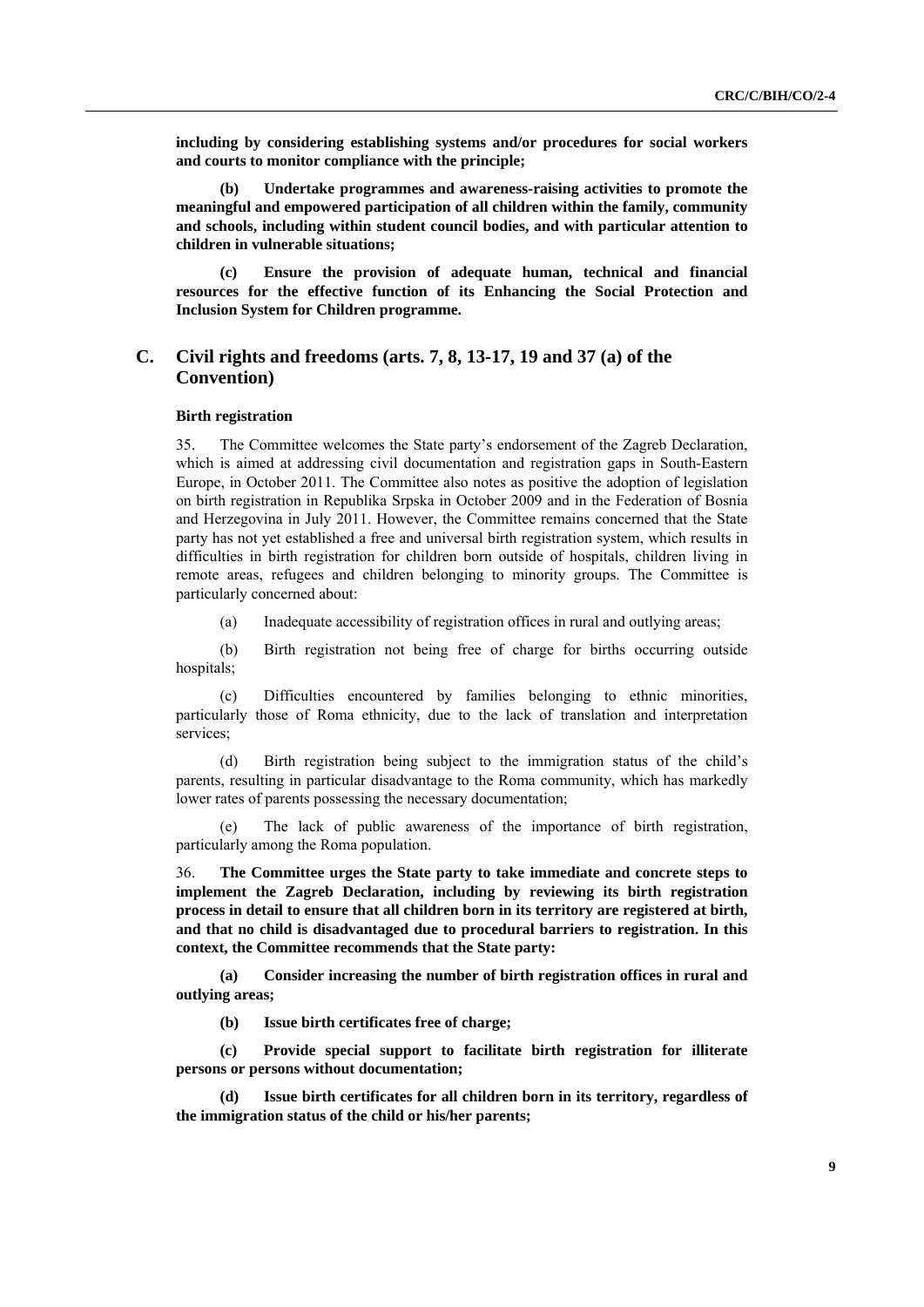# **(e) Raise awareness, especially among the Roma population, of the importance of birth registration**.

# **Right to privacy**

37. While noting that the right to privacy is enshrined in the Constitution of the State party, the Committee is concerned about frequent instances of unethical and unprofessional conduct by journalists publishing personal details of children and youth who are victims or perpetrators of offences. In this context, the Committee is also concerned that although the State party does have a code of ethics for journalists, there is no enforcement mechanism for ensuring compliance and that the State party's Communications Regulatory Agency fails to intervene in a timely manner in instances of children's privacy violations and also issues penalties that are not commensurate.

38. **The Committee recommends that the State party consider enacting national legislation prohibiting the disclosure of personal details of children by the media and/or journalists and ensuring commensurate penalties for such conduct. It also urges the State party to establish child-specific and child-friendly mechanisms for children to complain against breaches of their privacy, and to increase the protection of children involved in penal proceedings. Furthermore, the Committee recommends that the State party consider conducting campaigns to raise awareness of the Convention and the right of the child to privacy among journalists and other media professionals.** 

# **D. Violence against children (articles 19, 37 (a) and 39 of the Convention)**

## **Corporal punishment**

39. While noting as positive that corporal punishment is unlawful in schools and as a sentence for crime and disciplinary measure in penal institutions throughout the State party and in the home since the adoption of the 2005 Law on Protection from Domestic Violence, the Committee expresses serious concern that corporal punishment in the home remains widespread in the State party. Furthermore, the Committee is concerned at the wide acceptance of a certain degree of violence in "disciplining" children.

40. **The Committee recommends that the State party take all appropriate measures to explicitly prohibit corporal punishment in all settings, including the domestic context, throughout its territory. Furthermore, it recommends that the State party strengthen and expand awareness-raising and education programmes, including campaigns, in order to promote positive and alternative forms of discipline and respect for children's rights with the involvement of children, while raising awareness about the adverse consequences of corporal punishment.** 

### **Abuse and neglect**

41. The Committee welcomes the State party's 2011-2014 Strategy to Combat Violence against Children and the strengthened provision of practical training on how to detect and respond to cases of domestic violence against children for professionals working with or for children. However, the Committee is concerned that the lack of harmonized legislation on domestic violence across the State party constitutes a significant obstacle in ensuring the prevention and punishment of all forms of violence against children. Additionally, the Committee is concerned that the lack of a national database on domestic violence against children also prevents a comprehensive assessment of the extent, causes and nature of this phenomenon. Furthermore, the Committee is concerned that measures to disseminate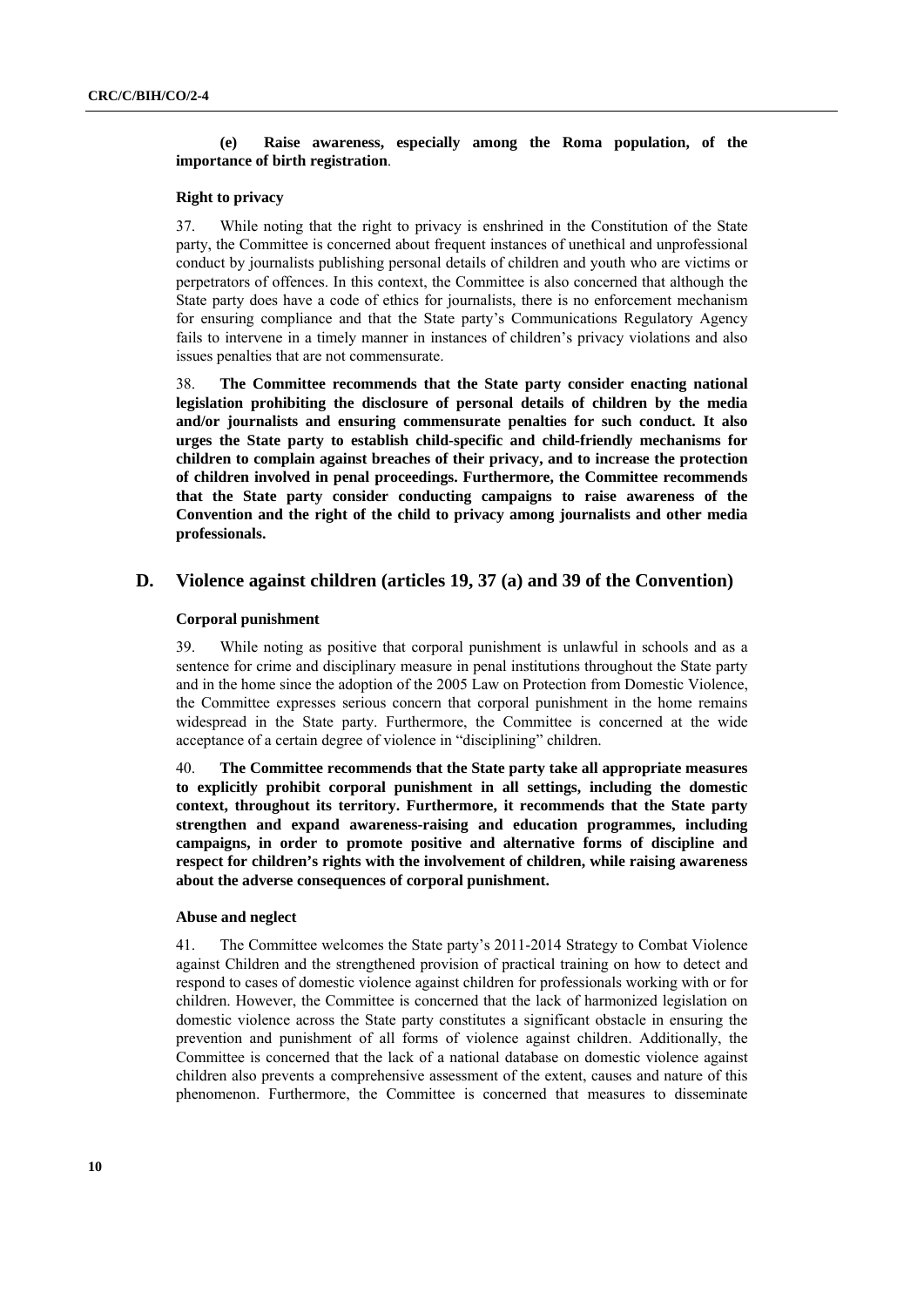information about the impact of domestic violence on children and measures to encourage reporting of instances of child abuse remain inadequate.

42. **The Committee recommends that the State party take concrete measures to ensure the harmonization of legislation on domestic violence in all its entities and territories. Additionally, the Committee recommends that the State party establish a national database on all cases of domestic violence against children, with a view to undertaking a comprehensive assessment of the extent, causes and nature of such violence. The Committee also reiterates its previous recommendations to the State party to strengthen awareness-raising and education programmes, including campaigns, with the involvement of children in order to prevent and combat child abuse (CRC/C/15/Add.260, para. 43 (d)). In addition, the State party should strengthen measures to encourage the reporting of instances of child abuse and prosecute perpetrators of those acts (ibid., para. 43 (f)).** 

#### **Sexual exploitation and abuse**

43. The Committee welcomes the State party's adoption of the Action Plan for improving the system of protection against child pornography and other forms of sexual exploitation and sexual abuse of children through information and communication technologies in Bosnia and Herzegovina (2010–2012). However, the Committee is concerned about:

(a) The lack of a framework for cross-border cooperation for the prosecution of perpetrators, as well as assistance for and protection of victims and witnesses;

(b) The type and length of sentences for sexual exploitation and sexual abuse in the Criminal Codes at both the State and entity levels frequently not being commensurate;

(c) Inadequate financial resources for implementing the Action Plan.

44. **The Committee recommends that the State party:** 

**(a) Develop appropriate legislation and legal frameworks to ensure the effective pursuit of perpetrators as well as assistance for and protection of victims and witnesses;** 

**(b) Ensure commensurate sanctions for perpetrators of child sexual exploitation and abuse offences within its jurisdiction and throughout its territory;** 

**(c) Ensure the provision of adequate human, technical and financial resources for the implementation of the Action Plan for improving the system of protection against child pornography and other forms of sexual exploitation and sexual abuse of children through information and communication technologies in Bosnia and Herzegovina (2010-2012).** 

#### **Freedom of the child from all forms of violence**

45. **Recalling the recommendations of the United Nations study on violence against children (A/61/299), the Committee recommends that the State party prioritize the elimination of all forms of violence against children. The Committee further recommends that the State party take into account general comment No. 13 (CRC/C/GC/13, 2011), and in particular:** 

**(a) Develop a comprehensive national strategy to prevent and address all forms of violence against children;** 

**(b) Adopt a national coordinating framework to address all forms of violence against children;**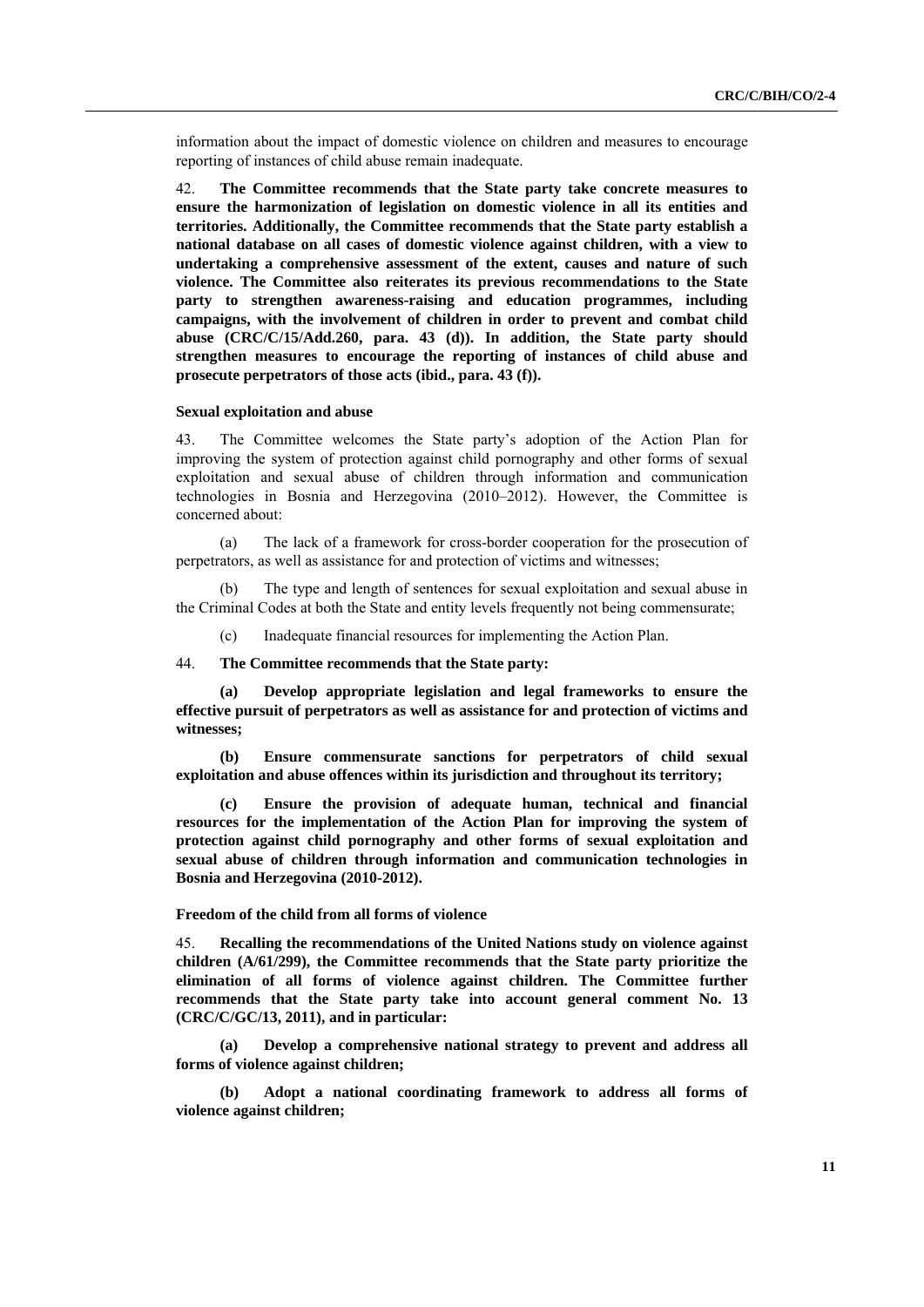**(c) Pay particular attention to the gender dimension of violence;** 

**(d) Cooperate with the Special Representative of the Secretary-General on violence against children and other relevant United Nations institutions.** 

# **E. Family environment and alternative care (arts. 5, 18 (paras. 1-2), 9-11, 19-21, 25, 27 (para. 4) and 39 of the Convention)**

### **Family environment**

46. While welcoming the 2008 programme Strengthening the Social Protection and Inclusion of Children in Bosnia and Herzegovina, the Committee regrets that limited financial and human resources have been made available to these centres. This has resulted in the centres being unable to prevent the dissolution of families in cases where an alternative situation could have been adopted, and address the needs of children deprived of parental care. Furthermore, the Committee is concerned that these centres lack clear terms of reference focused on the provision of social support, and therefore frequently focus mostly on administrative work relating to the registration of beneficiaries and the evaluation of formal legal criteria for the realization of the right to social assistance rather than on the provision of support to families.

47. **The Committee reiterates its recommendation that the State party provide the social work centres with adequate human, technical and financial resources, ensure systematic training of its staff and take all other necessary measures to guarantee the quality, efficiency and transparency of all activities of these institutions (CRC/C/15/Add.260, para. 37). It further recommends that training and capacitybuilding on the prevention of family dissolution be prioritized and that a clearer mandate, focused on the provision of support services, be provided to the social work centres. In this context, the Committee also recommends that the State party consider establishing a separate mechanism for managing the administrative work relating to the registration of beneficiaries and the evaluation of formal legal criteria for the realization of the right to social assistance.** 

## **Children deprived of a family environment**

48. The Committee welcomes the adoption of the Policy for the Protection of Children without Parental Care and Families at Risk of Separation in the Federation of Bosnia and Herzegovina (2006-2016). While noting that the State party reports that it has a policy of seeking family-type care for children without parental care where possible , the Committee is however concerned about:

(a) Children being placed in institutions on the sole basis of family economic hardship;

(b) The inadequacy of alternative family- and community-based options for children deprived of a family environment or children with special protection needs, with the majority of children being placed in institutions; and insufficient efforts being made to reunite such children with their biological families, resulting in many of those children remaining in institutions until the age of 18;

(c) Children placed in institutions located outside of the territory of their registered residence and therefore unable to access health care due to administrative obstacles relating to their relocation;

(d) Understaffing in centres for social work, resulting in children in institutions having insufficient attention paid to their development;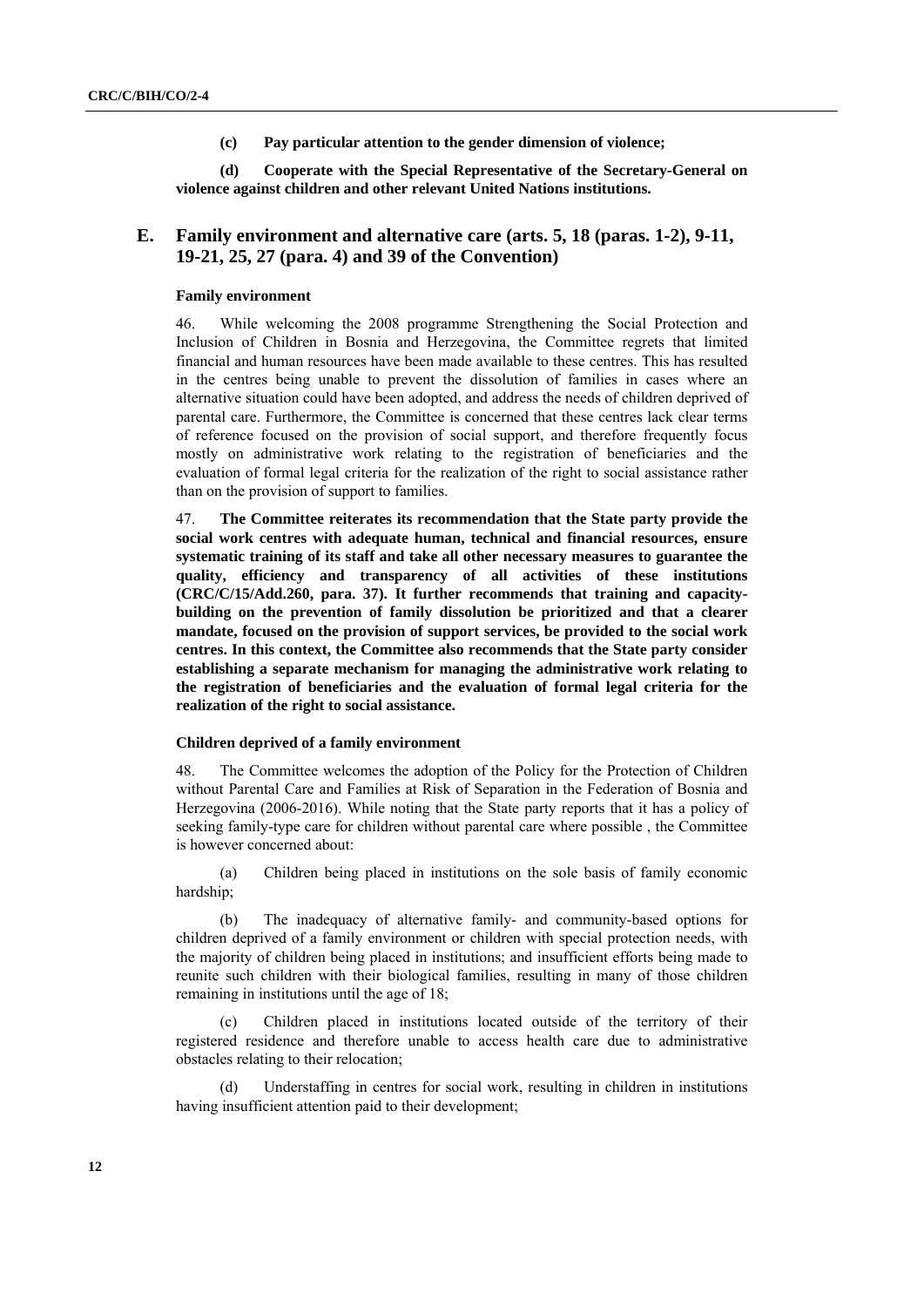(e) The absence of a comprehensive system of foster care, and the low and irregular funds for covering the costs of children's placement in foster families, frequently resulting in low standards of care in such situations;

(f) Inadequate preparation and support for children and youth leaving the public care system;

(g) The current system of alternative care discouraging the reunification of children with their biological families even where this may be a viable option.

49. **The Committee urges the State party:** 

**(a) To facilitate and support family-based care for children wherever possible, and in doing so ensure that children are not placed in out-of-family care on the sole basis of socioeconomic hardship;** 

**(b) To thoroughly and periodically review placements of children in institutions and, in doing so, pay particular attention to signs of maltreatment of children; and, where in the best interests of the child, facilitate contact between the child and her/his biological family to encourage and support reunification wherever possible;** 

**(c) To ensure equal access to health care and education for children in care;** 

**(d) To increase the number of social workers to ensure that the individual needs of each child can be effectively addressed, and develop criteria for the selection, training, support and evaluation of childcare workers;** 

To establish a comprehensive and coherent national system of foster care **and ensure the provision of adequate and timely funds and support for foster families to complement other forms of alternative care;** 

**(f) To adequately prepare and support young people prior to their leaving care by providing for their early involvement in the planning of transition as well as by making assistance available to them following their departure;** 

**(g) To facilitate the reunification of children with their biological families whenever viable;** 

**(h) To provide all the human, technical and financial resources required for improving the situation of children in alternative care placements.** 

#### **Adoption**

50. The Committee reiterates its previous concern regarding the State party's adoption legislation not being in full conformity with the Convention (CRC/C/15/Add.260, para. 38). In this context, the Committee is also concerned at the discrepancies in adoption legislation among the entities and territories in the State party, resulting in legislative ambiguity and protection gaps. Furthermore, the Committee has specific concerns regarding:

(a) Low adoption rates due to complex and time-consuming procedures for adoption; the lack of coordination among social protection institutions; and the absence of a database on children eligible for adoption and corresponding applications from prospective adopters;

(b) The upper age limit of five years for children in the Republika Srpska, resulting in most children there not being eligible for adoption;

(c) The fact that, notwithstanding the specific request in the previous recommendations of the Committee (CRC/C/15/Add.260, para. 39), data disaggregated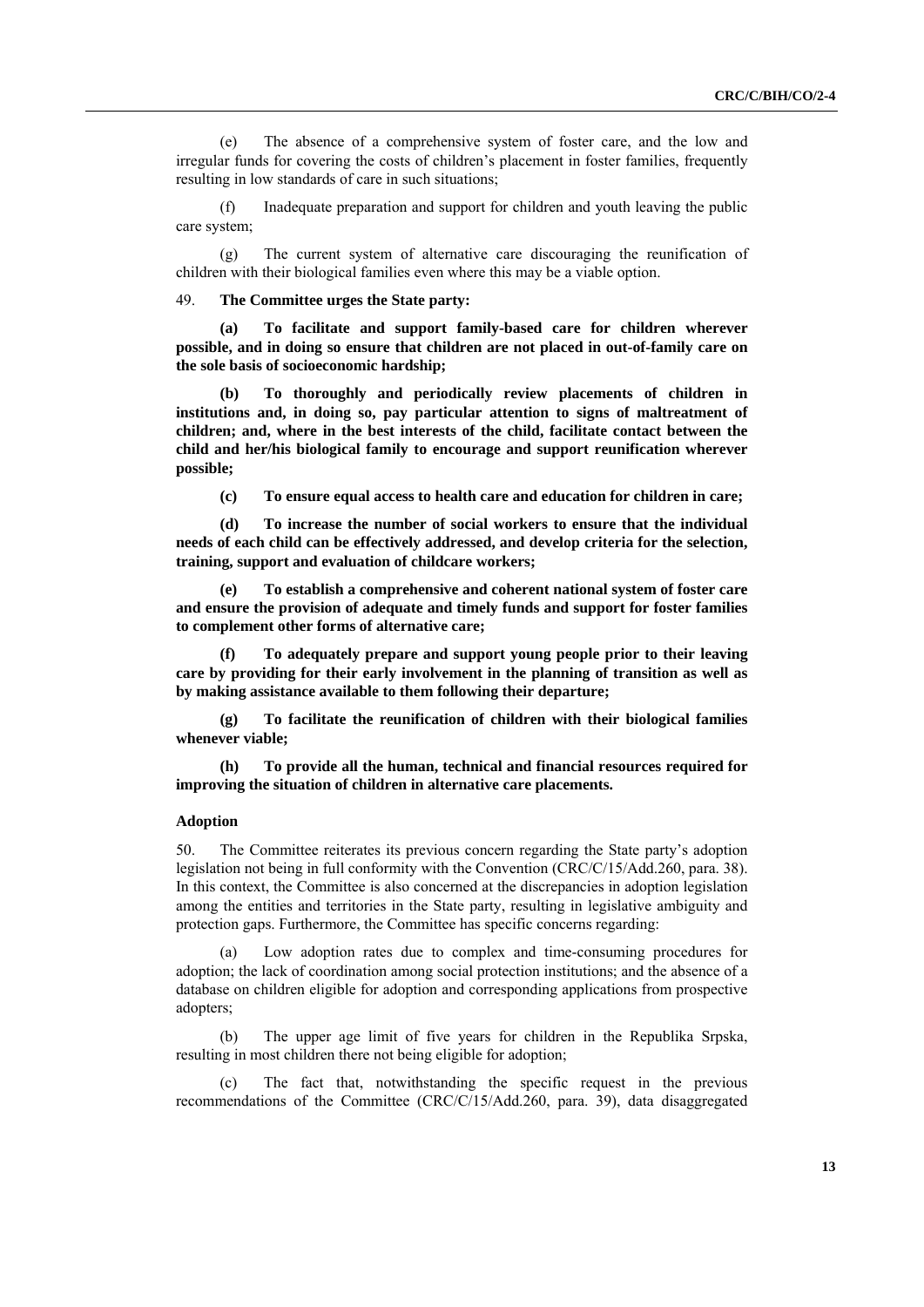according to, inter alia, age, gender, socioeconomic status, on children involved in domestic and intercountry adoption was not provided in the State party report.

51. **The Committee reiterates its previous recommendation (CRC/C/15/Add.260, para. 39) and urges the State party to expedite the necessary legislative, administrative and other measures to ensure that adoption procedures are in full conformity with article 21 of the Convention as well as to consider becoming a party to the Hague Convention on Protection of Children and Cooperation in respect of Intercountry Adoption. Furthermore, the Committee recommends that the State party:** 

**(a) Facilitate adoptions, including by simplifying and streamlining procedures for adoption while ensuring safeguards required by the Convention, and establish a universal integrated database for its social protection institutions with information on potential adoptees and adopters nationwide;** 

**(b) Consider increasing the upper age limit for adoption in the Republika Srpska;** 

**(c) Respond to the previous recommendation (CRC/C/15/Add.260, para. 39) and expeditiously collect disaggregated data on children involved in domestic and intercountry adoption and include this in its next report to the Committee.** 

# **F. Disability, basic health and welfare (arts. 6, 18 (para. 3), 23, 24, 26, 27 (paras. 1-3) of the Convention)**

### **Children with disabilities**

52. The Committee welcomes the State party's ratification of the Convention on the Rights of Persons with Disabilities in 2010. However, the Committee is concerned that no concrete steps have been taken to establish a clear legislative definition of disability and ensure the alignment of national, entity and cantonal legislation with the provisions of that Convention. In particular, the Committee is concerned about:

(a) Inclusive education remaining severely limited, with the majority of children with disabilities staying at home or being segregated in special institutions/schools, resulting in stigmatization and compromised access to employment opportunities and social services;

(b) Insufficient and inadequate care and support, with service providers, in particular centres for social work and health-care centres, not being adequately equipped and prepared to provide services and support necessary for addressing the needs of children with disabilities while allowing them to continue living with their families;

The inadequate application of legal provisions on construction, resulting in the persistence of architectural and physical barriers in public areas, including schools;

(d) The disparity between the protection afforded to persons with war-related disabilities and persons with disabilities resulting from an accident, illness or existing since birth, in particular children, resulting in unequal and lesser protection being provided to the latter.

53. **In the light of its general comment No. 9 (CRC/C/GC/9 and Corr.1, 2006), the Committee urges the State party to establish a clear legislative definition of disability and ensure conformity of the legislation, policies and practices in all its territories with, inter alia, articles 23 and 27 of the Convention, particularly for cognitive and mental disabilities, with the aim of effectively addressing the needs of children with**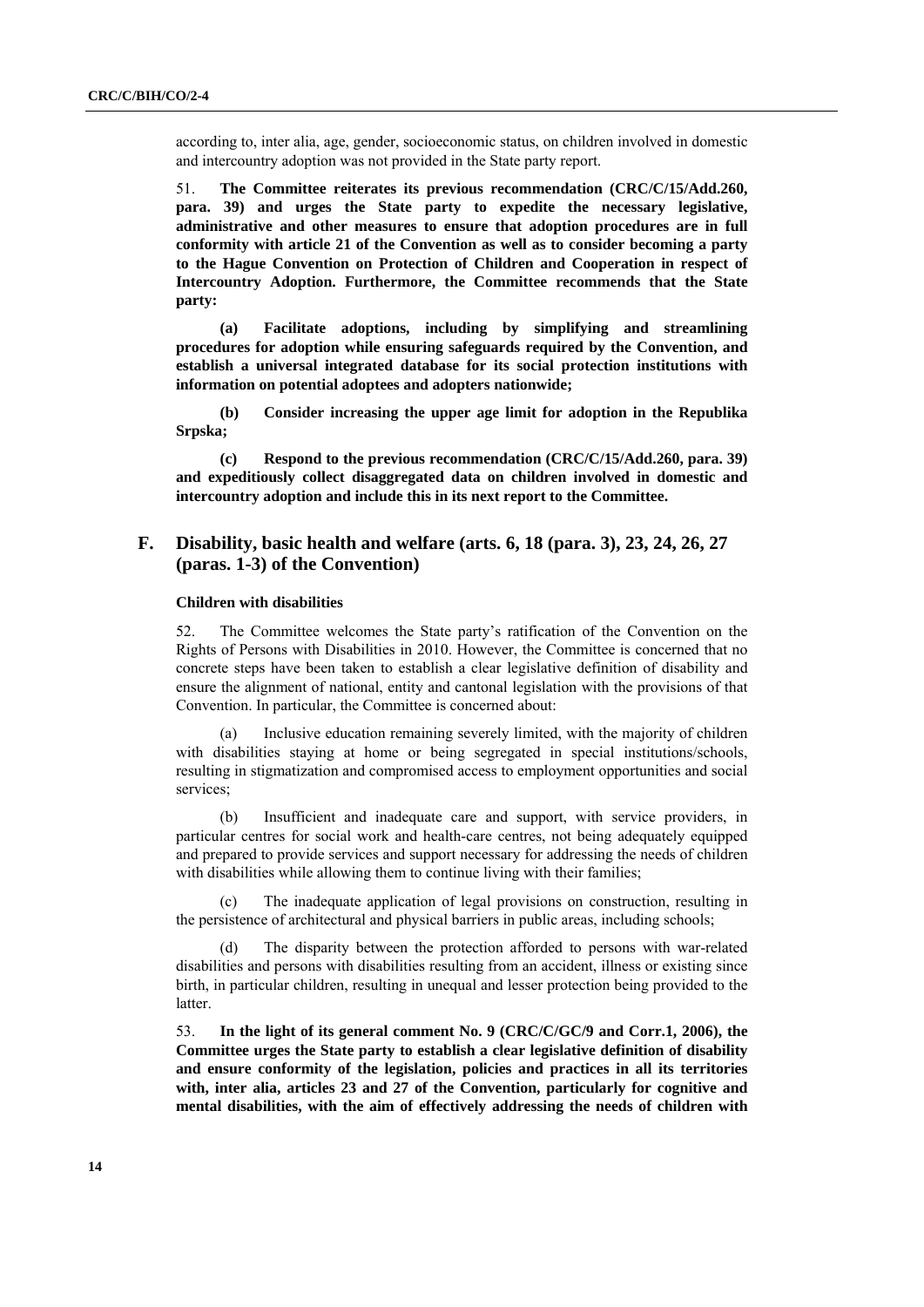**disabilities in a non-discriminatory manner. Furthermore, the Committee recommends that the State party:** 

**(a) Ensure that children with disabilities enjoy their right to education, and provide for their inclusion in the mainstream education system to the greatest extent possible, including by developing a disability education action plan to specifically identify current inadequacies in resources, and to establish clear objectives with concrete timelines for the implementation of measures to address the educational needs of children with disabilities;** 

**(b) Strengthen support measures for parents to care for their children with disabilities, and, where placement in care is necessary, ensure that it is done with full regard for the principle of the best interests of the child and in care centres that are provided with adequate human, technical and financial resources to provide the services and support necessary for children with disabilities and their families;** 

**(c) Ensure that legal provisions on construction and their implementation address environmental barriers that hinder the full and effective participation of children with disabilities in society on an equal basis;** 

**(d) Address the disparity between the protection afforded to persons with war-related disabilities and children with disabilities resulting from an accident, illness or existing since birth in order to ensure that equal protection and support is provided to the latter.** 

#### **Health and health services**

54. The Committee reiterates its previous concern that the State party's complex political structure and lack of unified laws and policies make equal access to health care for all children difficult (CRC/C/15/Add.260, para. 47). In particular, the Committee is concerned that:

(a) Despite the 2010 Law on Health Care of the Federation of Bosnia and Herzegovina, which is aimed at regulating the health protection of national minorities, a large proportion of the Roma population remains deprived of health insurance;

(b) Immunization rates in the period 2005–2011 declined and coverage is significantly lower for vulnerable groups, with only 40 per cent of Roma children being fully immunized;

(c) The rates of iron-deficiency anaemia remain high among children and pregnant and lactating women;

Baby-friendly practices in hospitals are inadequate, with low rates of early initiation of breastfeeding, and less than 20 per cent of all children under the age of 6 months being exclusively breastfed;

(e) The International Code of Marketing of Breast-milk Substitutes is not enforced at the State level and there is no systematic monitoring mechanism in place, which results in widespread violation of the Code.

55. **The Committee reiterates its previous recommendation that the State party take all necessary measures to ensure that all children enjoy access to quality health services, with special attention paid to children in vulnerable situations, especially Roma children (CRC/C/15/Add.260, para. 49). Furthermore, the Committee recommends that the State party:**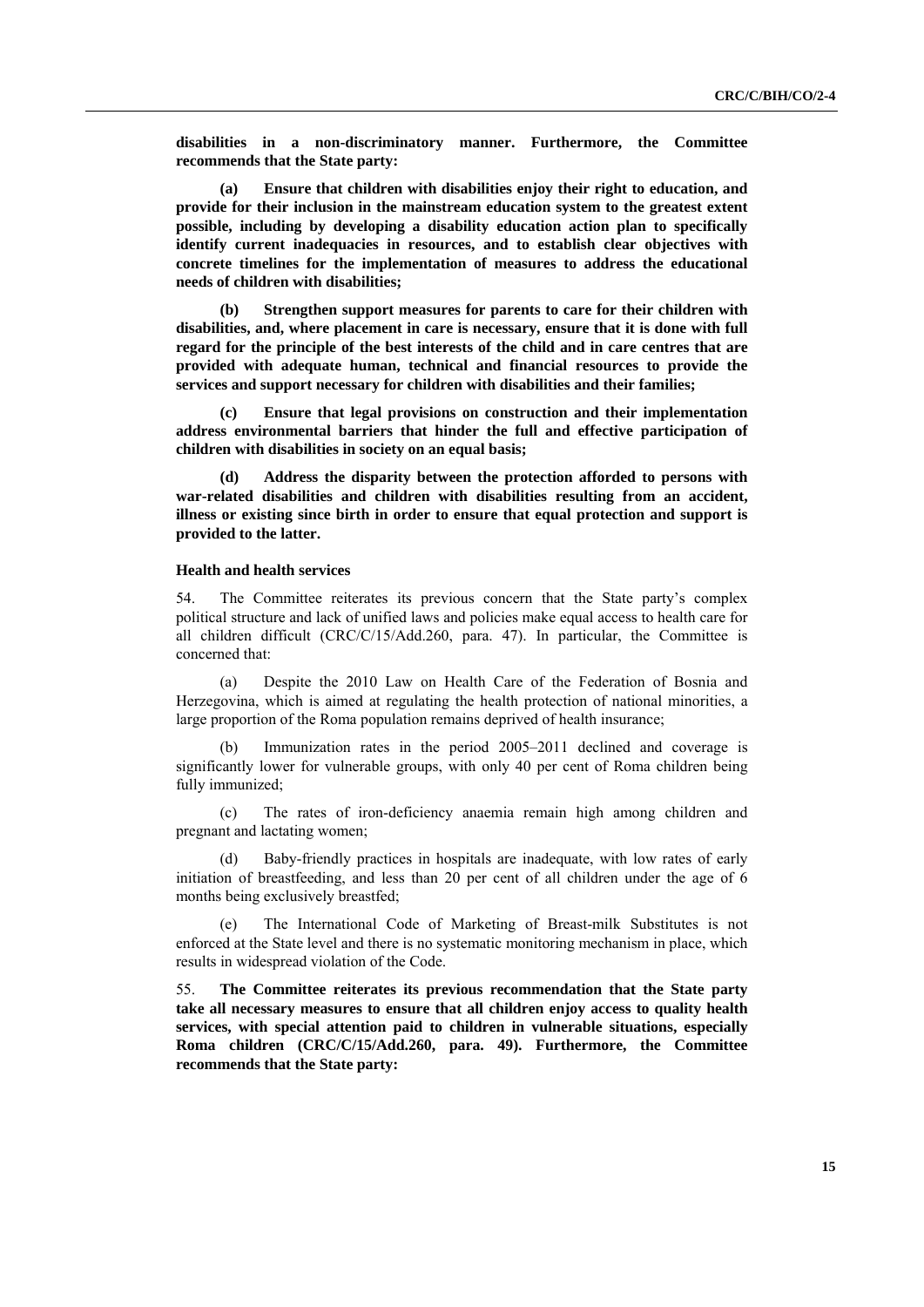**(a) Take urgent and specific measures to ensure that the 2010 Law on Health Care of the Federation of Bosnia and Herzegovina is implemented in a manner that ensures the health insurance coverage of all Roma persons;** 

**(b) Allocate adequate human, technical and financial resources for strengthening its vaccination programmes with clear timelines and targets, and with special attention paid to children in vulnerable situations;** 

**(c) Consider establishing a national iron supplements programme using iron supplements to treat iron deficiency anaemia, and in doing so, consider seeking technical assistance from the World Health Organization;** 

**Consider reinstating its breastfeeding promotion programme, funding for its baby-friendly hospital initiative and enforcing the International Code of Marketing of Breast-milk Substitutes at the national level, with effective monitoring mechanisms and commensurate sanctions for violations of the Code.** 

56. The Committee, while noting that the State party is closely monitoring the situation as indicated during the dialogue, nevertheless expresses concern about the detrimental health effects of the 15 sites contaminated with depleted uranium, which have led to substantial increases in the occurrence of cancer, particularly among children who continue to live at these sites.

57. **The Committee urges the State party to promptly assess the condition of the uranium-contaminated sites, to evacuate persons living in these sites with due regard to their human rights and relocation needs, and undertake a concrete programme for the decontamination of the sites. The Committee further urges the State party to expeditiously assess the possible impact of this uranium contamination and identify possible victims thereof, especially pregnant women and children, with a view to ensuring the prompt provision of necessary health services for them.** 

### **Adolescent health**

58. The Committee is concerned that alcohol, tobacco and illegal drug consumption remains widespread among adolescents in the State party. In that light, the Committee is also concerned that "indirect" advertising of alcohol and tobacco in the State party is widespread and unregulated.

59. **With reference to the Committee's general comment No. 4 (CRC/GC/2003/4, 2003), the Committee recommends that the State party systematically collect information on the consumption of alcohol, tobacco and illegal drugs among adolescents, and take measures necessary for the effective enforcement of the prohibition of the sale of such products to children. The Committee also recommends that the State party consider prohibiting all forms of advertisements promoting alcohol and tobacco products on television, radio and the Internet and in publications and other media commonly accessed by children.** 

### **Standard of living**

60. The Committee notes as positive that children have a direct right to benefit from social security, including social insurance. Nevertheless, the Committee remains concerned that this right appears to be limited to children only up to the age of 15. The Committee also remains deeply concerned that a large proportion of children in the State party live below the poverty line, resulting in housing, amenities, health and education deprivations that seriously limit the fulfilment of their rights. Furthermore, while noting that the State party spends three times more than the regional average on health and social welfare, the Committee is nevertheless concerned that the current social welfare system does not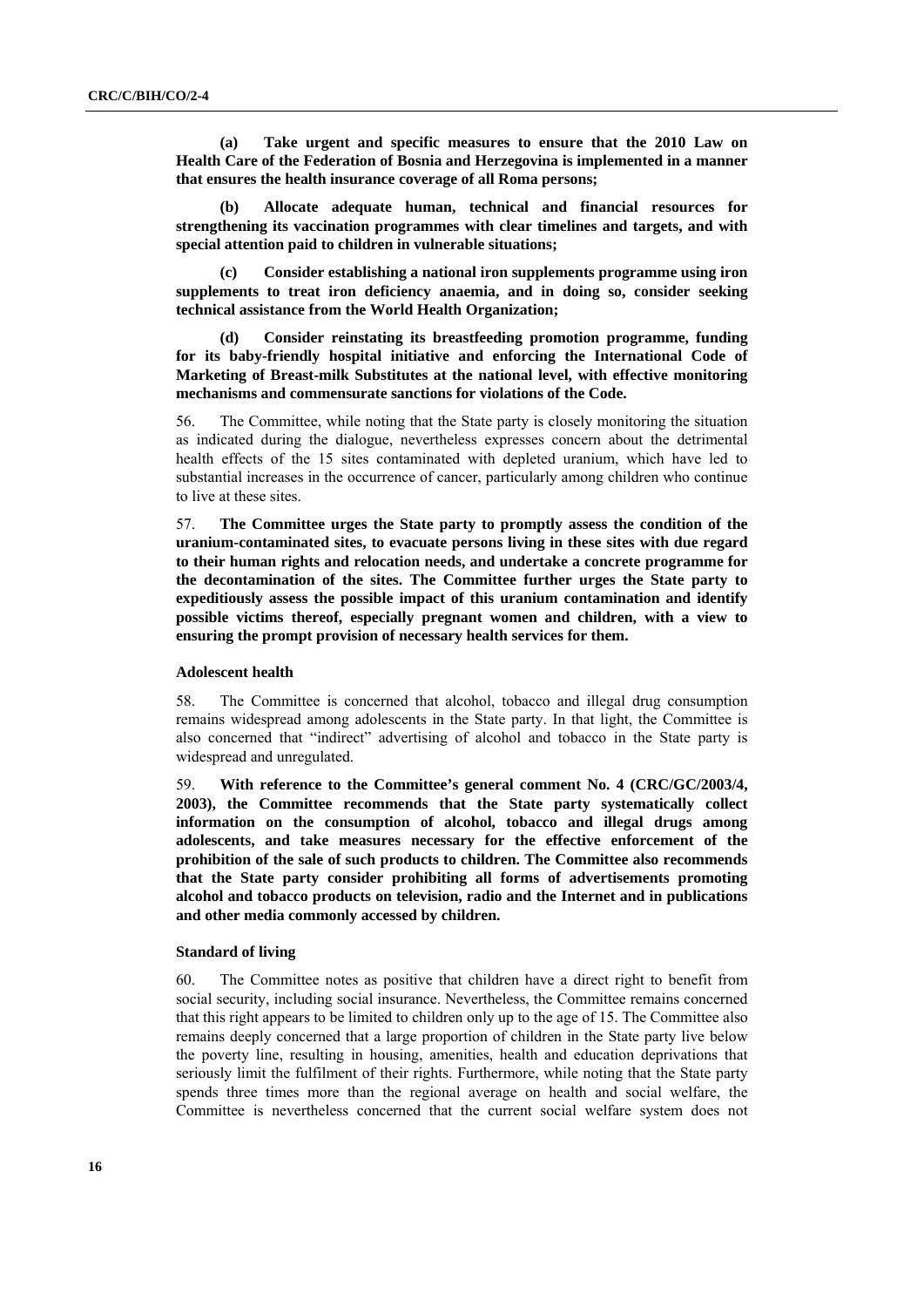adequately address the needs of persons in situations that are most financially disadvantaged.

61. **The Committee recommends that the State party ensure that all children benefit from a direct right to social security, including social insurance, and take the necessary measures to achieve the full realization of this right. The Committee also reiterates its previous recommendation that the State party take all necessary measures to provide support and material assistance to economically disadvantaged families, including targeted programmes with regard to the neediest families, in order to guarantee the right of all children to an adequate standard of living (CRC/C/15/Add.260, para. 55). The Committee recommends that, in doing so, the State party:** 

**(a) Establish poverty reduction strategies and programmes at the local and community levels, ensuring equitable access to basic services, such as adequate nutrition, housing, water and sanitation, as well as to social and health services and education;** 

**(b) Adopt temporary special measures and affirmative action and take measures to improve the availability of employment for youth and children to raise the standard of living among its most needy children and families disproportionately affected by poverty;** 

**(c) Consider introducing a universal child allowance scheme to redress disparities and guarantee an adequate standard of living for all children in its territory.** 

# **G. Education, leisure and cultural activities (arts. 28, 29 and 31 of the Convention)**

### **Education, including vocational training and guidance**

62. The Committee welcomes the State party's adoption of the Framework Law on Preschool Education. It also notes as positive the State party's adoption of a strategy for developing preschool education (2007–2013) in 2007, and the primary school enrolment of 98 per cent, with a nine-year curriculum for basic education being widely implemented. However, the Committee remains concerned at:

(a) Recent education reforms reducing expenditures and closing satellite schools in remote areas, impeding children's access to education in remote areas;

(b) The lack of free textbooks and free transportation to and from school in the majority of primary and secondary schools, exacerbating the difficulties in access to education for children from low-income families and contributing to the low rate (31 per cent) of secondary education completion;

(c) Conditions in primary schools frequently failing to meet adequate hygiene, equipment and didactic standards;

Inadequate language lessons and support, school readiness programmes and support programmes addressing the educational needs of Roma children and other children of ethnic minorities;

(e) The rate of children attending preschool education remaining at a low of 9 per cent;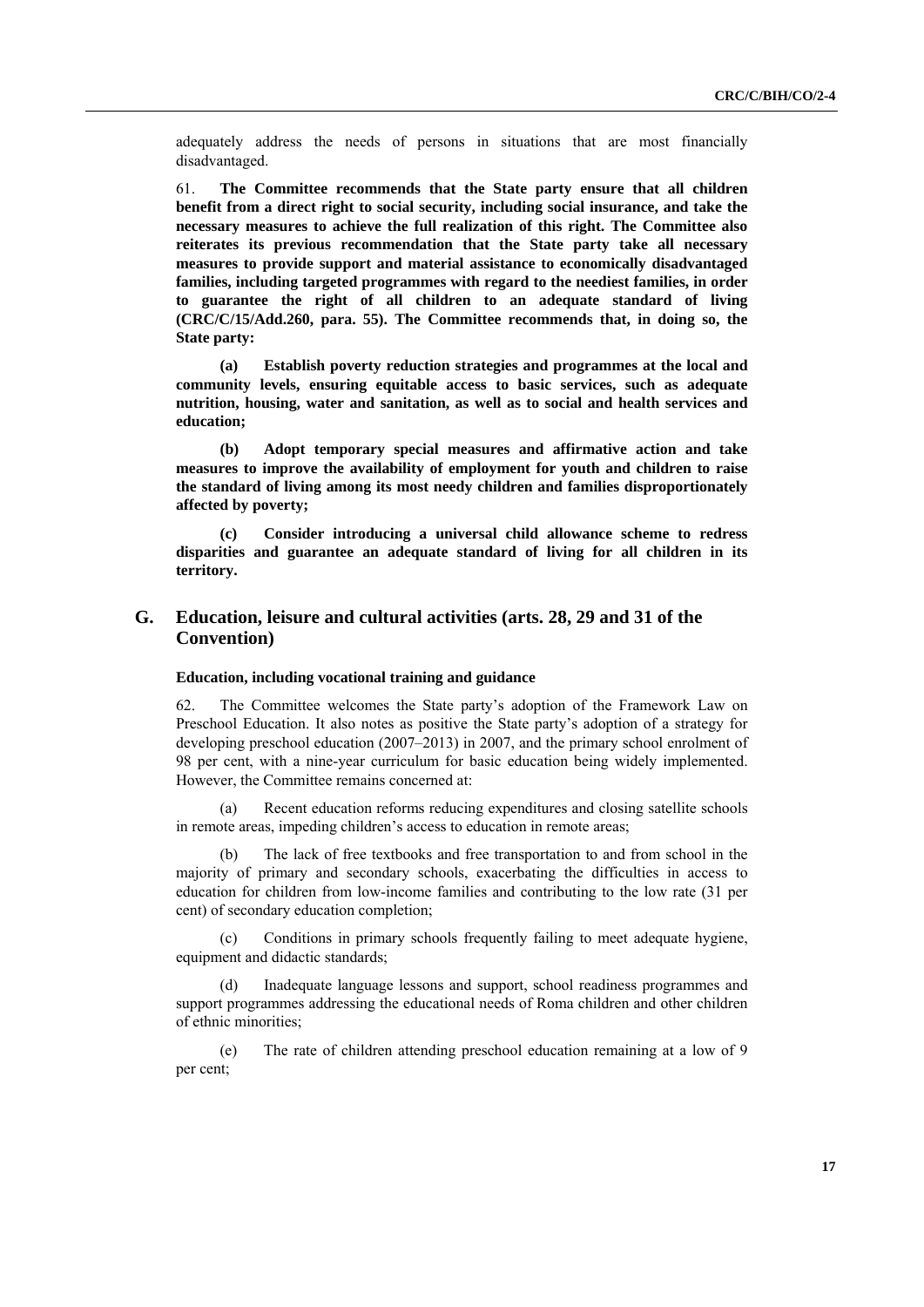(f) The large differences in the quality of education between urban and rural areas and the inadequacy of teacher training and the resulting limited quality of the education in the State party's schools.

#### 63. **The Committee recommends that the State party:**

**(a) Take into full account article 28, paragraph 1 (e), of the Convention in its ongoing education reforms involving the closing of satellite schools in rural areas and its implication for child access to education in these areas;** 

**(b) In accordance with article 28, paragraph 1 (b), of the Convention, take measures to make secondary education available and accessible to every child, such as the introduction of free education and the provision of financial assistance in case of need;** 

**(c) Ensure the allocation of adequate resources to guarantee that its schools have adequate standards of hygiene, equipment and didactic material;** 

**(d) Adopt specific measures to combat discrimination against Roma children in access to education, including through the provision of additional language lessons and support, school readiness programmes and support programmes to address the educational needs of Roma children and other children in a minority situation, and in doing so ensure that such additional measures are not provided in a manner that exacerbates stigmatization or segregation;** 

Further improve the quality and coverage of its early childhood care and **education, including by prioritizing the provision of such care to all children between the age of 0 and 3 years and with a view to ensuring that such care is provided in a holistic manner that includes overall child development and the strengthening of parental capacity;** 

**(f) Specifically allocate human, technical and financial resources for improving the quality of education in rural areas, and revise and strengthen its national teacher training and qualification process with a view to improving the overall quality of education.** 

### **Human rights and peace education**

64. While noting as positive that schools in Republika Srpska and Brčko District provide human rights education, the Committee notes with concern that Democracy and Human Rights Education was taken out of the primary school curriculum in the Federation of Bosnia and Herzegovina as a part of the changes undertaken in the context of introducing the policy of nine-year primary education in September 2010. Furthermore, the Committee reiterates its previous concern that there are no programmes to systematically incorporate peace education into school curricula (CRC/C/OPAC/BIH/CO/1, para. 12).

65. **The Committee urges the State party to develop a national plan of action for human rights education to ensure such education throughout its territory, as recommended in the framework of the World Programme for Human Rights Education. In this regard, the Committee draws the State party's attention to its general comment No. 1. Furthermore, the Committee recommends that the State party take effective measures to include peace education in school curricula and to encourage a culture of peace and tolerance within schools. It also encourages the State party to include peace education in the training of teachers.**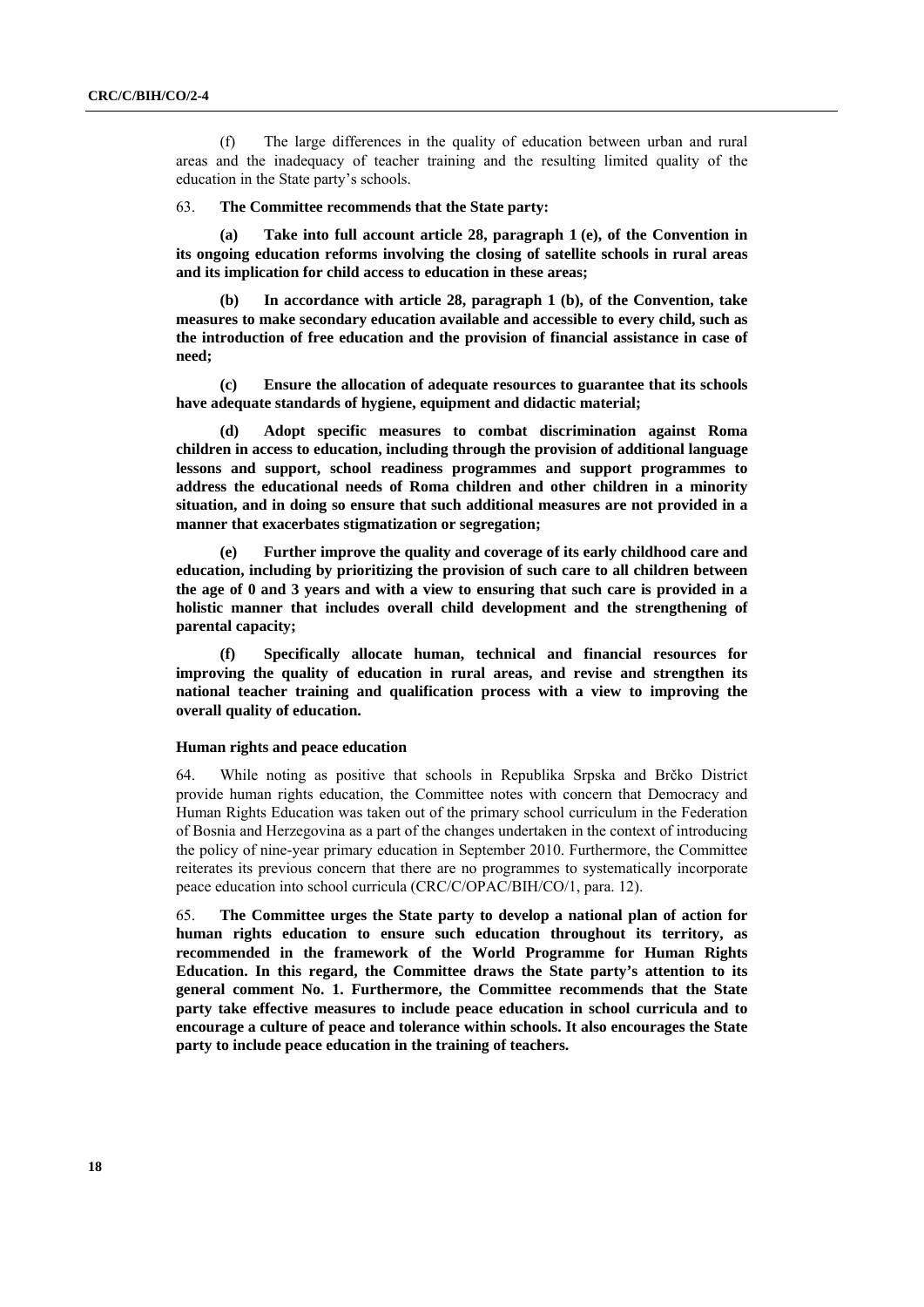# **H. Special protection measures (arts. 22, 30, 38, 39, 40, 37 (b)-(d), 32-36 of the Convention)**

### **Migrant, asylum-seeking and refugee children**

66. The Committee notes as positive the adoption of the 2010 Revised Strategy for the Implementation of Annex VII of the Dayton Peace Agreement, which sets out measures for strengthening access to rights for internally displaced persons (IDPs) and returnee children. However, the Committee remains concerned that:

(a) Inadequacies in living conditions persist for Roma and minority returnee children, and that there are internally displaced children living in collective centres that continue to exist even though the conflict ended 16 years ago;

Asylum-seeking, internally displaced and returnee children are not guaranteed access to adequate health care, with entitlements only to "basic" health care, which is not defined by law and frequently insufficient; and that many rural health-care facilities have been destroyed or are unequipped, resulting in rural returnees having no access to health care locally;

Minority returnees, including those of Roma ethnicity, and IDPs frequently experience difficulties in covering the costs relating to education, such as school supplies and travel costs;

(d) The State party does not provide legal aid for IDPs, minority returnees, refugees, asylum seekers and people at risk of statelessness.

### 67. **The Committee recommends that the State party:**

**(a) Fully implement the measures set out in the Revised Strategy for the Implementation of Annex VII of the Dayton Peace Agreement and the Action Plan on Roma Housing so that internally displaced, returnee and Roma children can enjoy an adequate standard of living;** 

**(b) Develop and implement a coordinated plan of action, drawing upon all available resources, both national and international, to fully implement the healthcare measures set out in the Revised Strategy for the Implementation of Annex VII of the Dayton Peace Agreement, to ensure that internally displaced and returnee children can enjoy the highest attainable standard of health care;** 

**(c) Provide financial support to facilitate access to education for minority returnee, internally displaced and Roma children, including taking measures to ensure that all children have unimpeded access to education without fear of discrimination;** 

**(d) Consider the expeditious adoption of its pending law on the right to legal aid free of charge, aimed at providing free legal aid for those unable to afford it, including persons in need of international protection, stateless persons, victims of trafficking and unaccompanied minors.** 

#### **Children in armed conflict**

68. The Committee reiterates its previous observations made upon consideration of the initial report of Bosnia and Herzegovina under the Optional Protocol on the involvement of children in armed conflict, in which the Committee, in particular, expressed its concern that the recruitment and use in armed conflict of persons under the age of 18 years is not explicitly prohibited nor criminalized in State and entity-level legislation (CRC/C/OPAC/BIH/CO/1, paras. 13-14).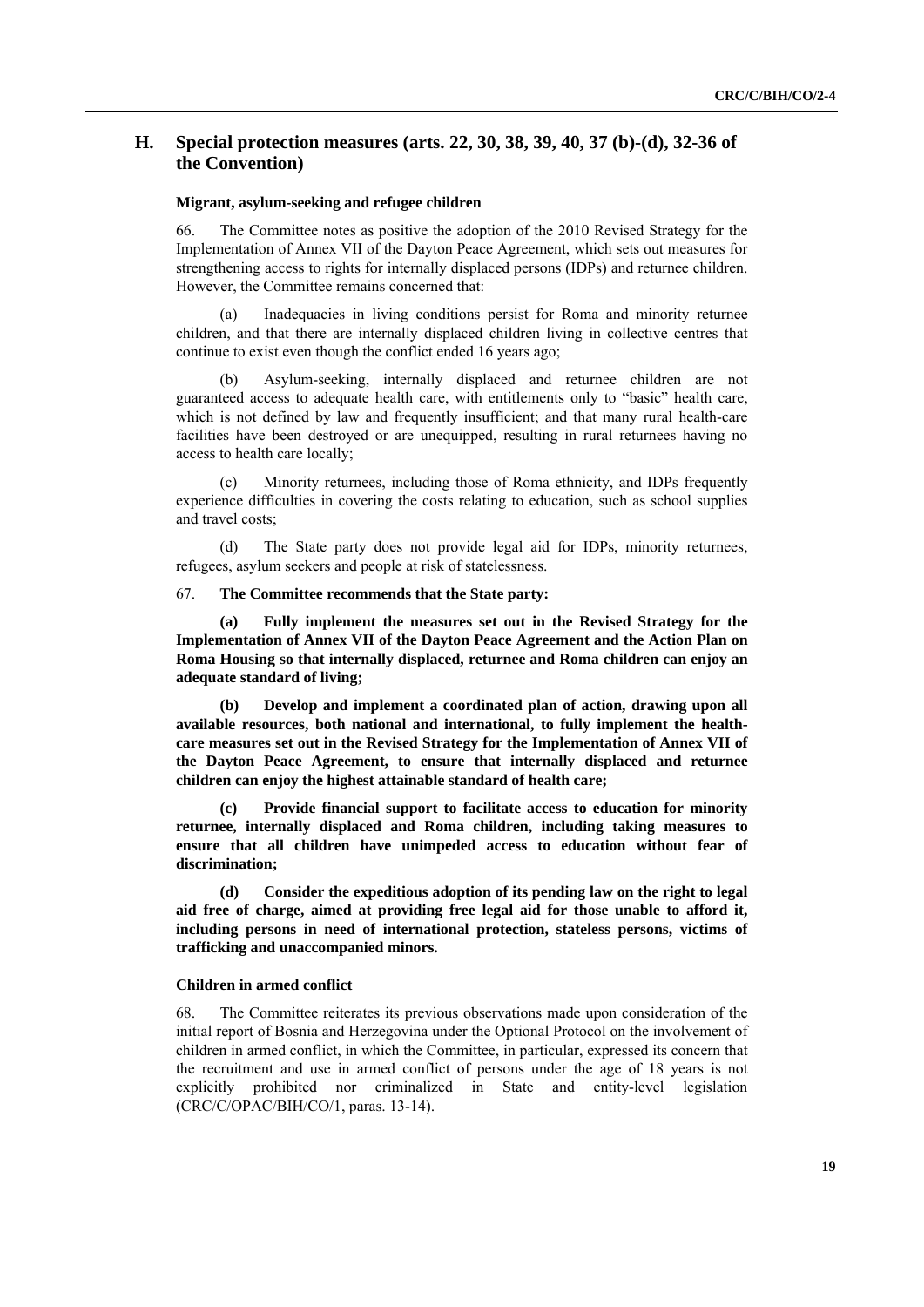69. **The Committee reiterates its recommendation that the State party adopt all legal measures necessary to ensure, at the State, entity, and district levels, that the violation of the provisions of the Optional Protocol regarding the recruitment and involvement of children in hostilities be explicitly criminalized in the State party's criminal legislation.** 

### **Economic exploitation and children in street situations**

70. The Committee is concerned that begging is one of the main forms of exploitation of children in the State party. It notes that while some measures have been taken at the local level, there is no systematic approach to address this issue. In this context, the Committee is particularly concerned that:

(a) Forced child begging is not recognized as a form of trafficking in the State party's Criminal Code;

(b) There is no coordinated framework for intersectoral cooperation in addressing the issue of economic exploitation, including forced begging;

(c) There are inadequate day-care and/or social centres for the protection, recovery and reintegration of children in street situations.

# 71. **The Committee recommends that the State party:**

**(a) Enact legislation to subject persons exploiting children through forced begging to criminal sanctions;** 

**(b) Develop a national framework for intersectoral cooperation among its relevant government organizations and agencies to address the issue of economic exploitation, including through forced begging;** 

**(c) Provide adequate protection and assistance for recovery and reintegration to children in street situations and develop a comprehensive strategy addressing the root causes, in cooperation with organizations assisting these children;** 

**(d) Raise public awareness of the rights and needs of children in street situations and combat misconceptions and prejudices;** 

**Ensure that children in street situations are consulted when planning programmes designed for their protection and the improvement of their development.** 

### **Sale, trafficking and abduction**

72. The Committee welcomes the adoption by the State party of the National Action to Combat Trafficking in Human Beings (2008-2012). However, it remains concerned that:

(a) There are significant discrepancies between the number of trafficking-related incidents reported by the police and the number of investigations ordered by the prosecutors as a result thereof;

(b) Courts at all levels have not issued commensurate sanctions for traffickingrelated cases, including in those involving child victims;

There have been cases where the testimony of a child victim was deemed inadequate in the establishment of the guilt of the perpetrator;

(d) There have been reports of girls, particularly those of Roma ethnicity, being trafficked for forced marriage and/or involuntary domestic servitude.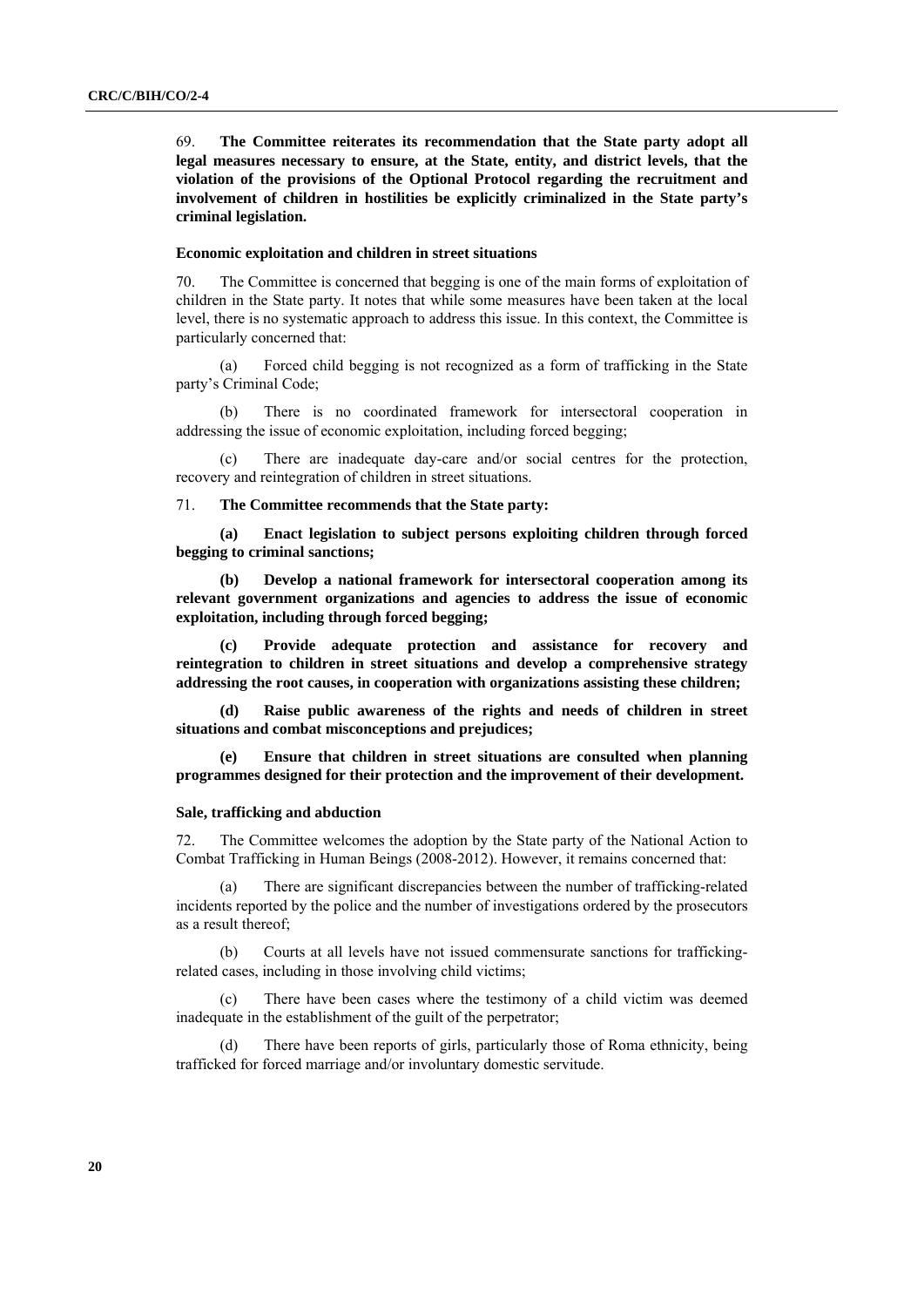73. **The Committee recommends that the State party:** 

Take measures, including by considering the establishment of an **independent third party monitor, to ensure that all cases of trafficking are subject to due and proper investigations;** 

**(b) Ensure commensurate sanctions for perpetrators of trafficking-related cases, particularly those involving child victims;** 

**(c) Ensure that the age of a victim never constitutes the sole grounds for invalidating his/her testimony;** 

**(d) Allocate specific human, technical and financial resources for investigating trafficking for forced marriage and/or involuntary servitude.** 

# **Follow up to the Committee's previous concluding observations and recommendations on the Optional Protocol on the sale of children, child prostitution and child pornography**

74. The Committee notes that the State party has been in the process of amending the Criminal Code in 2012. Nevertheless, the Committee remains concerned that the Committee's previous recommendations (CRC/C/OPSC/BIH/CO/1) have not been fully implemented. The Committee reiterates its previous observations made upon consideration of the State party's initial report under the Optional Protocol on the sale of children, child prostitution and child pornography, in which the Committee expressed, in particular, its concern that State and entity-level Criminal Codes do not fully incorporate all offences under the Optional Protocol and are not harmonized as regards the prohibition and criminalization of those crimes and their applicable penalties (ibid., para. 26). The Committee is still particularly concerned that the engagement of a child in forced labour and the improper inducing of consent for the adoption of a child are not covered under the Criminal Code of Bosnia and Herzegovina (ibid.). The Committee also reiterates its concern that the penal legislation does not allow extraterritorial jurisdiction for all the cases referred to in article 4, paragraph 2, of the Optional Protocol and that extraterritorial jurisdiction is subject to the criterion of double criminality (ibid., para. 30).

75. **The Committee reiterates its recommendations that the State party amend its legislation to ensure that the crimes covered under the Optional Protocol are fully criminalized and harmonized in the Criminal Codes at the levels of the State, entity and district, and take steps to ensure that domestic legislation enables it to establish and exercise extraterritorial jurisdiction over crimes under the Optional Protocol and without the criterion of double criminality. The Committee further recommends that the State party consider the Optional Protocol to be a legal basis for extradition without the condition of the existence of a bilateral treaty (art. 5, para. 2, of the Optional Protocol).** 

### **Administration of juvenile justice**

76. The Committee notes as positive the 2011 adoption, in Republika Srpska, of the new Law on the Protection and Treatment of Children and Juveniles in Contact with the Law. However, the Committee is concerned that at the national level:

(a) There are insufficient alternative measures to detention and forms of rehabilitation for children in conflict with the law, with instances of children being detained together with adults;

- (b) Children may be subject to pretrial detention and for extended durations;
- (c) Access to education for persons under 18 held in detention is not ensured;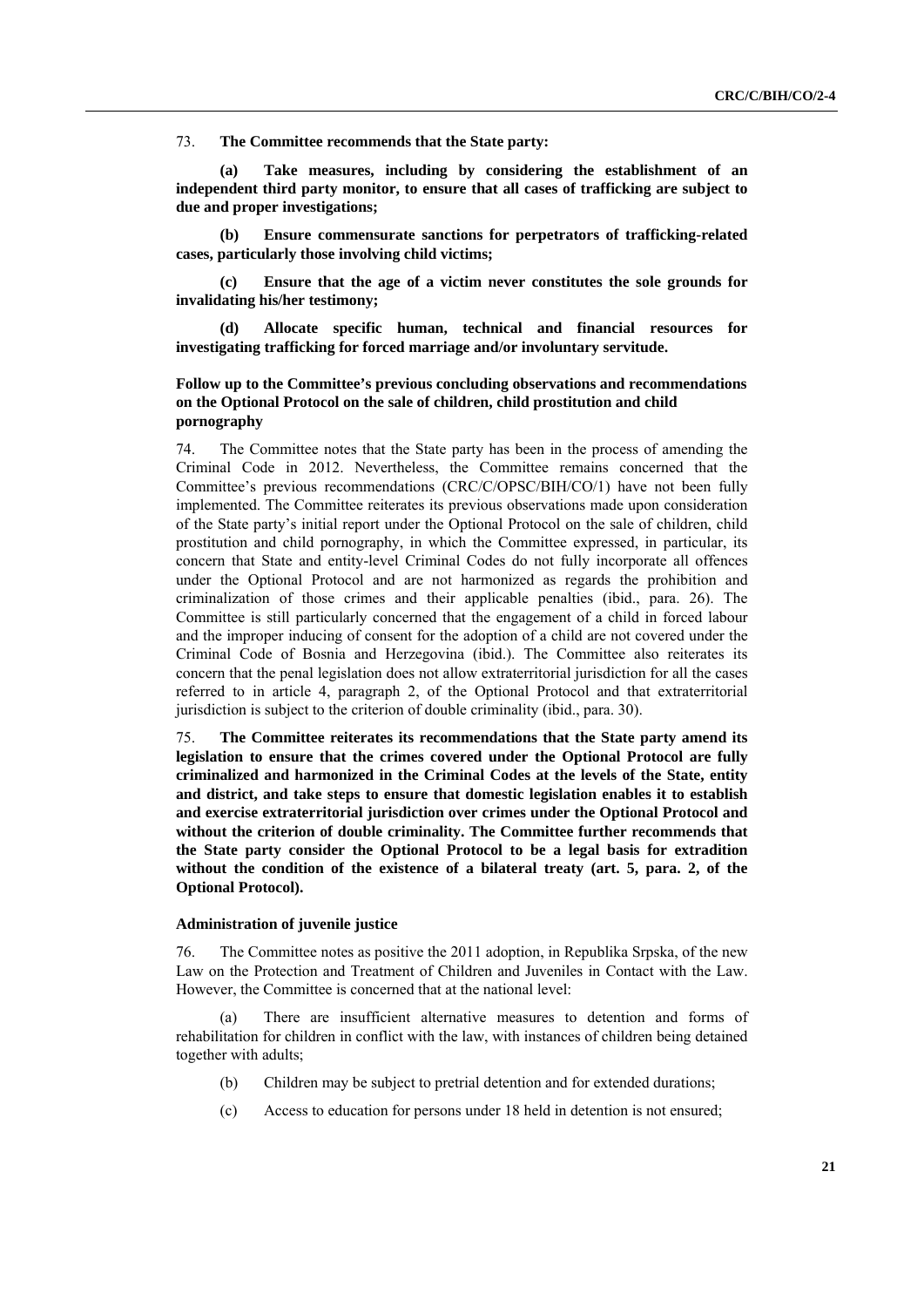(d) The execution of juvenile prison sentences is not subject to regular and independent monitoring;

(e) Most professionals working with or for children in conflict with the law do not receive specific training or education on child rights;

Due to the lack of awareness-raising, children in conflict with the law continue to suffer serious stigmatization by the media and the general public;

(g) Comprehensive data on children in conflict with the law is not available and there is no possibility of assessing their situation at the national level, due to the employment of different criteria in the data collection systems developed in the two entities, hindering a more in-depth understanding of the current juvenile justice system.

77. **The Committee recommends that the State party bring the juvenile justice system fully into line with the Convention, in particular articles 37, 39 and 40, and with other relevant standards, including the United Nations Standard Minimum Rules for the Administration of Juvenile Justice (the Beijing Rules), the United Nations Guidelines for the Prevention of Juvenile Delinquency (the Riyadh Guidelines), the Rules for the Protection of Juveniles Deprived of their Liberty (the Havana Rules), the Guidelines for Action on Children in the Criminal Justice System, and the Committee's general comment No. 10 (CRC/GC/10, 2007). Furthermore, the Committee specifically recommends that the State party:** 

**(a) Allocate the necessary human, technical and financial resources to ensure adequate alternative measures to detention and forms of rehabilitation for children in conflict with the law, and ensure that children are not detained together with adults;** 

**(b) Avoid the use of pretrial detention for children and ensure that, when applied, this is kept to a minimum period of time;** 

**(c) Take measures to ensure access to education for persons under the age of 18 held in detention;** 

**(d) Expeditiously establish a national preventive mechanism to monitor the execution of juvenile prison sentences;** 

**(e) Provide comprehensive training on child rights and juvenile justice to professionals working with or for children in conflict with the law;** 

**(f) Raise public awareness of children in conflict with the law and enforce media and journalism codes of conduct to prevent their stigmatization by media and the general public;** 

**(g) Establish a comprehensive database on children in conflict with the law with a view to facilitating the analysis of their situation at the national level and using its results to improve the State party's juvenile justice system.** 

# **I. Ratification of international human rights instruments**

78. **The Committee encourages the State party, in order to further strengthen the fulfilment of children's rights, to accede to the Optional Protocol to the Convention on the Rights of the Child on a communications procedure and all core human rights instruments, including International Labour Organization Convention No. 189 (2011) concerning Decent Work for Domestic Workers.**